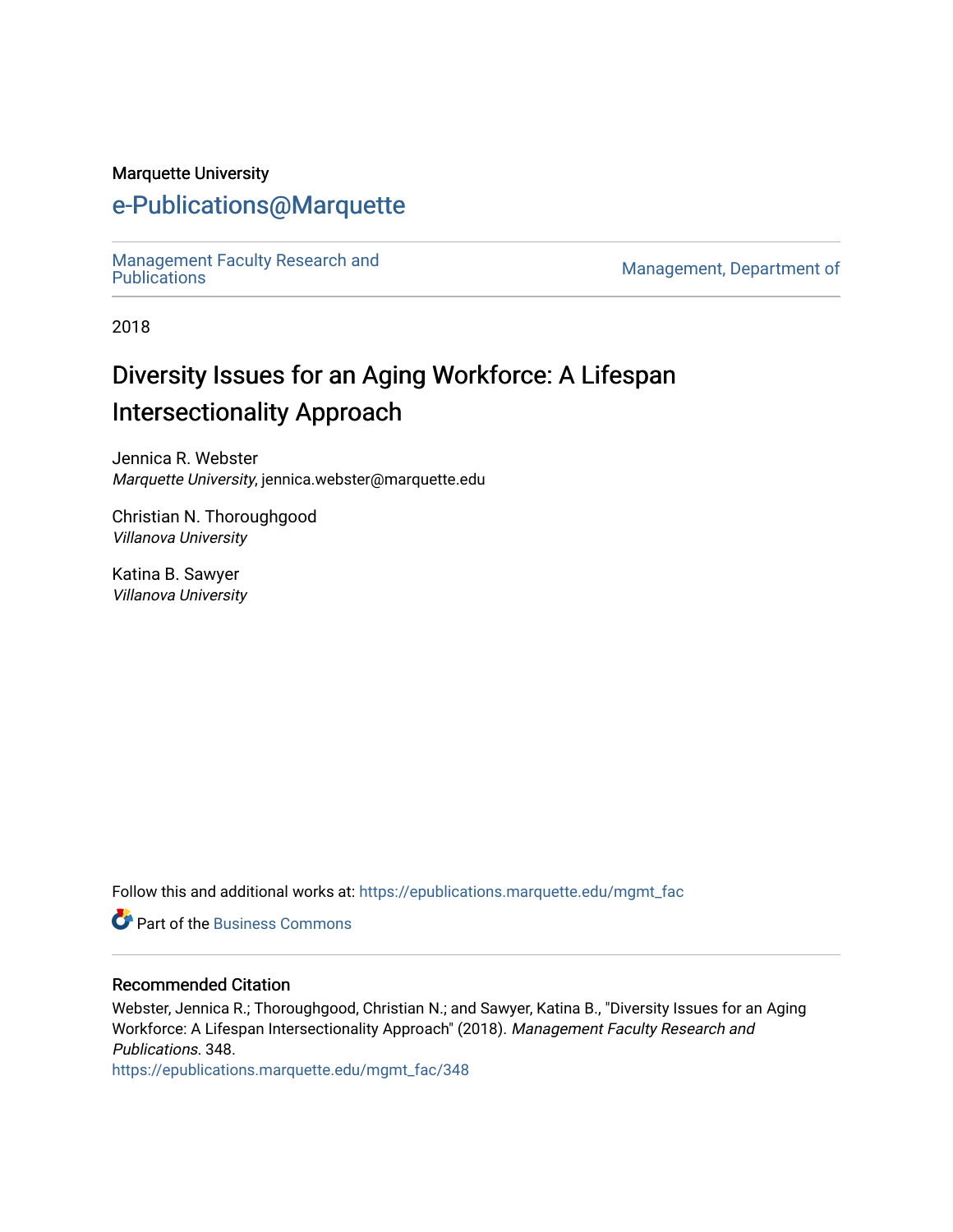# **DIVERSITY ISSUES FOR AN AGING WORKFORCE**

## A Lifespan Intersectionality Approach

*Jennica Webster, Christian Thoroughgood, and Katina Sawyer* 

With the dramatic increases in life expectancy and the general movement toward healthier lifestyles, human beings are living longer than they ever have been before. In the United States, for example, it is projected that by 2030 there will be roughly 72.1 million older people (officially denoted as 65 years and over), more than twice as many as in 2000 (Administration on Aging, 2014). Consequently, today's modern workforce is growing more diverse in terms of age. Indeed, by 2020, fve different generations are expected to be working alongside one another (Robbins & Judge, 2010). Because age carries with it a certain social stigma in Western societies, including a widespread view of older people as frail, weak, and grumpy (Kulik, 2014), it is perhaps not surprising that this older population of workers are susceptible to various negative work outcomes relative to younger employees. Compounding this problem, older workers may carry other pre-existing stigmas, including, among others, those related to gender, race, ethnicity, mental illness, or physical disability, all of which may intersect with the unique stigma acquired with age. As such, the aging nature of today's workforce places pressure on management scholars and practitioners to better understand and address issues related to age-related stereotypes and prejudice in organizations.

The stigma literature underscores that individuals may carry a wide range of visible (e.g., race, sex, obesity, physical disability) and invisible (e.g., sexual orientation, gender identity, physical disease, mental illness) stigmas. Based on Goffman's (1963) seminal work, a "stigma" refects a personal characteristic that is perceived to be socially undesirable, or deviant, within a given social context. Stigmas devalue and discredit one's social identity in the eyes of other people by reducing one "from a whole and usual person to a tainted, discounted one" (Crocker, Major, & Steele, 1998; Goffman, 1963, p. 3). These "marks" become associated with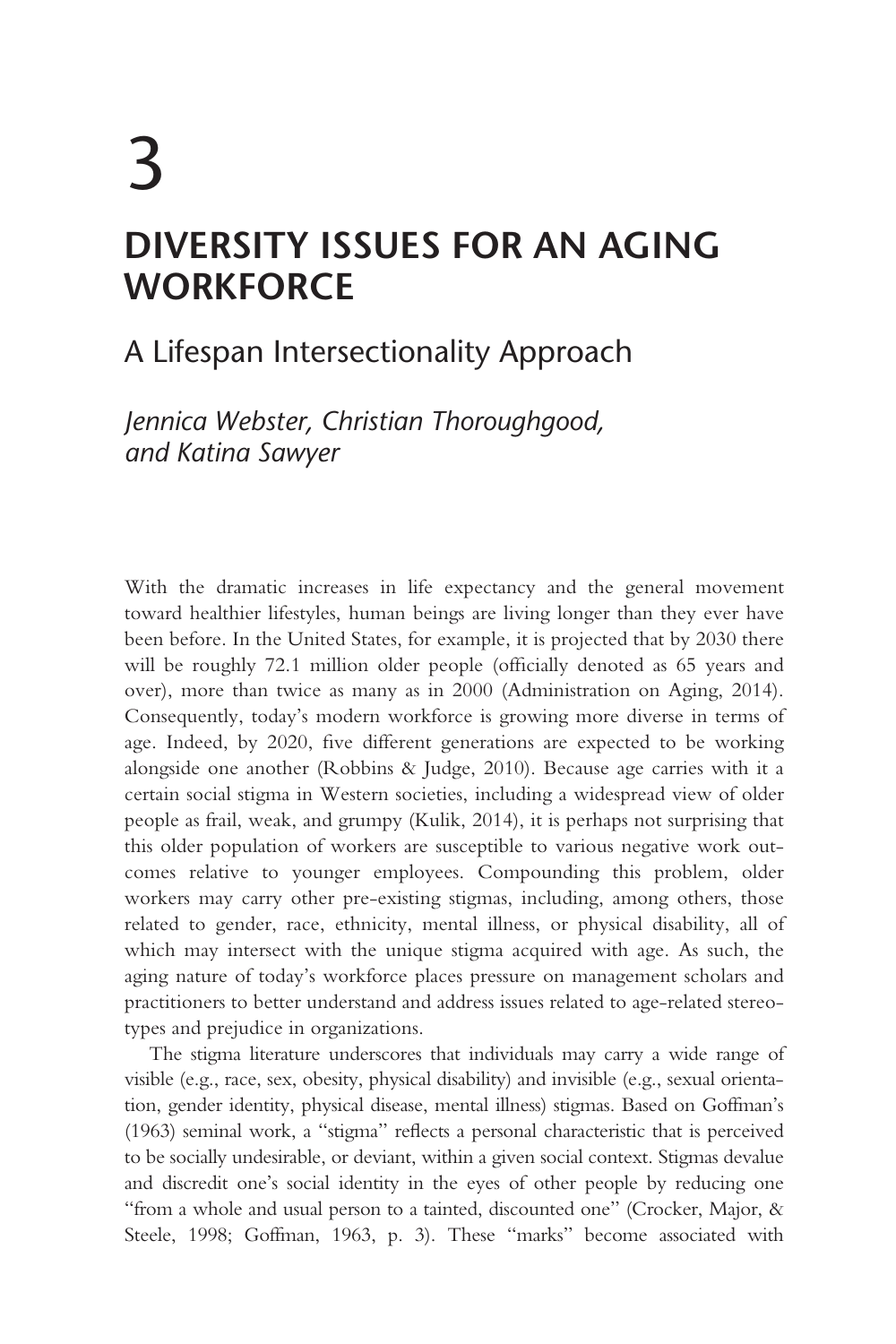negative stereotypes, which tend to be widely espoused in a social system and which creates a basis for excluding and marginalizing those who possess (or who intersection of age and other stigmatized identities therefore may combine to are thought to possess) them (Major & O'Brien, 2005). As individuals with preexisting stigmas grow older, these stigmas, whether visible or invisible, intersect with the unique stigma acquired as an older person. Within the workplace, this jointly shape the experiences of employees across the lifespan.

In this chapter, we review the relevant literature pertaining to various stigmatized identities and their intersections with age. In each case, we will briefy describe cross-classifed demographics in order to provide a sense of its scope. We then describe the conditions that render an identity more salient, the likely stereotypes that are activated in such situations, and the effects of these situations on the work experiences of those possessing a given identity. Unfortunately, even a cursory glance of the literature suggests that many of these experiences are likely to be negative. Yet, societal perceptions of identity groups do change and are malleable within organizations. Indeed many organizations have adopted policies and practices aimed at reducing these negative experiences by promoting greater inclusion. It is also true that those with stigmatized identities display remarkable levels of resilience in the face of these negative experiences. With this in mind, we review some of the organizational and individual factors that may mitigate the negative combined effects of being an older worker with a pre-existing stigma. We conclude by discussing practical recommendations for employers who seek to promote inclusivity using an intersectional lens. In the following sections, we frst provide a theoretical background on stigma and minority stress, intersectional identities, and lifespan development to provide a conceptual foundation for our discussion.

#### **Stigma Theory**

To explain further the process of stigmatization, Goffman (1963) argued that stigma creates an assumption in social perceivers that a person who possesses a given stigma is, in essence, less than human. This assumption, in turn, provides a foundation for various forms of discrimination that, according to Goffman, effectively reduce such an individual's life chances. Goffman (1963) specifcally noted that, "We construct a stigma theory, an ideology to explain his [or her] inferiority … [and] impute a wide range of imperfections" (p. 14). This public perception of one's stigma, in turn, tends to permeate all other possible characteristics, qualities, or features of a person. Stigmas also vary along a series of dimensions (Jones et al., 1984). For example, some stigmas are concealable (e.g., sexual orientation, mental illness, criminal record), while others are not (e.g., race, physical disability). Some may be seen as controllable (e.g., obesity, drug addiction), while others are viewed as uncontrollable and are thus attributed less blame (e.g., physical deformity, cancer). Further, some stigmas vary in their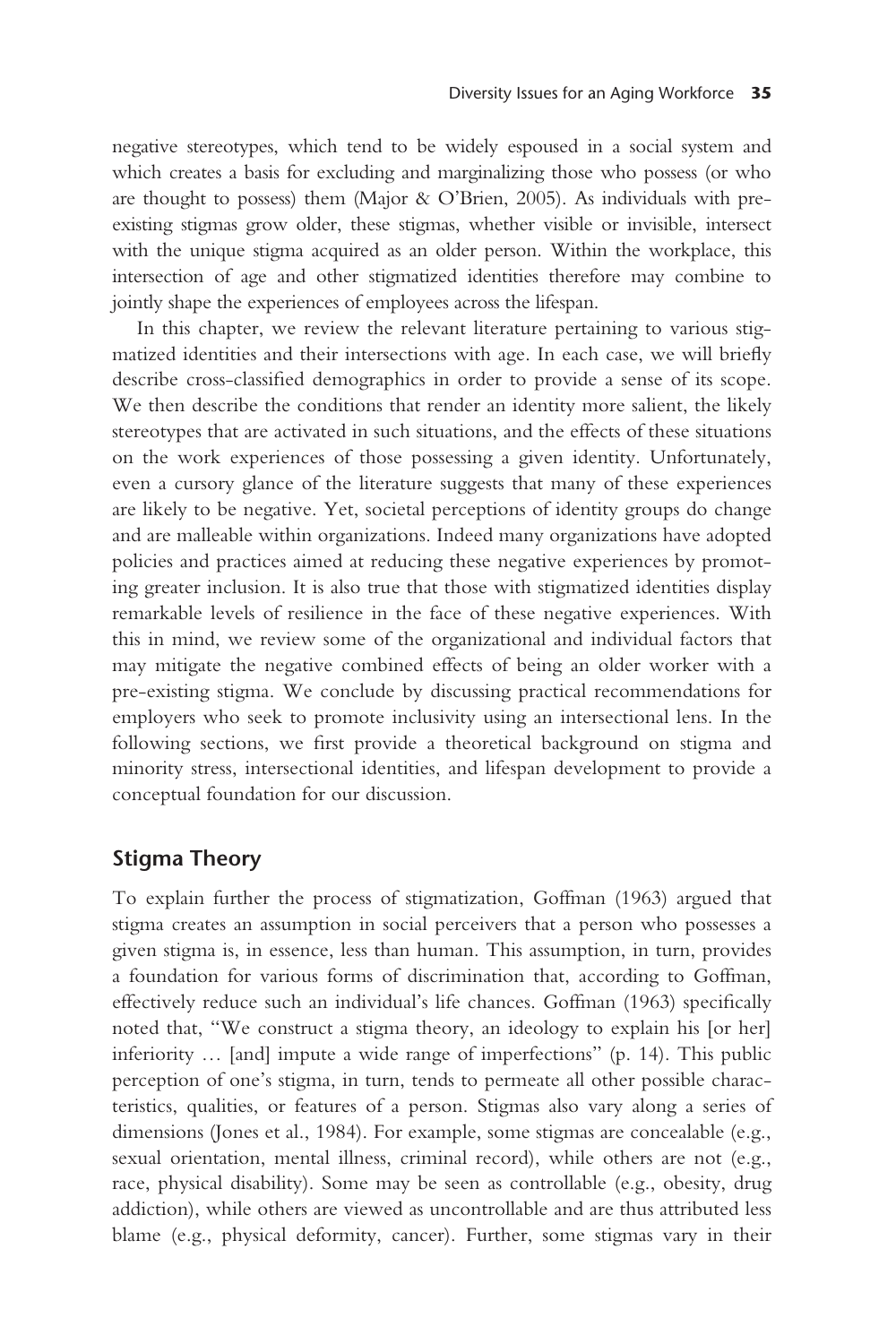course – or the extent to which they become more prominent over time (e.g., degenerative disorders such as multiple sclerosis and Alzheimer's disease) – while others vary in their disruptiveness to social interactions (e.g., stuttering, seizures). In terms of aging, this stigma may be classifed as non-concealable and non-controllable, progressing over the life course, and potentially disruptive to social interactions later in life, especially if individuals develop degenerative diseases that undermine their cognitive functioning.

#### **Intersectionality**

 Based on the seminal work of Crenshaw (1989, 1991), intersectionality refers to the ways in which multiple aspects of identity combine and interact with one another to form qualitatively different meanings and social experiences (Warner, 2008). From this perspective, social identity structures do not refect independent axes of demographic categories, but rather interlocking matrices of privilege and ity, the social experiences of African American women are qualitatively different from the experiences of African American men (or Caucasian women) due to the With respect to the workplace, for example, recent research suggests Black female due to differences in how social perceivers ascribe meaning to dominant behavior oppression (Gopaldas, 2013). For example, according to theories of intersectionalintersection between the two subordinate identities of being Black and female. leaders may be reacted to differently from White female and Black male leaders based on a leader's multiple group membership (Livingston, Rosette, & Washington, 2012; Rosette & Livingston, 2012).

 race, gender, and class, newer defnitions expand the concept of intersectionality to tity, mental health status, religion, height, weight, attractiveness, and age, among others. What this means is that a given person's social identity and related life plicity of social advantages and disadvantages they possess (Gopaldas, 2013). In the workplace, employees may also possess various minority and majority statuses at the same time. These statuses are, in turn, often tied to organizational hierarchies, whereby employees may hold positions of both dominance and subordination at ceived and reacted to differently over the course of their careers as they slowly age While earlier defnitions of intersectionality emphasized intersections between include all possible social classifcations, including sexual orientation, gender idenexperiences can only be viewed and understood within the context of the multionce (Kollen, 2014). Below, we highlight the importance of taking an intersectional perspective when examining how those with existing stigmas may be perand take on stigmatizing traits associated with this identity category.

## *Lifespan Theories*

 In examining the intersection of aging with existing stigmas on employees' work experiences, a consideration of within-person changes over time is necessary.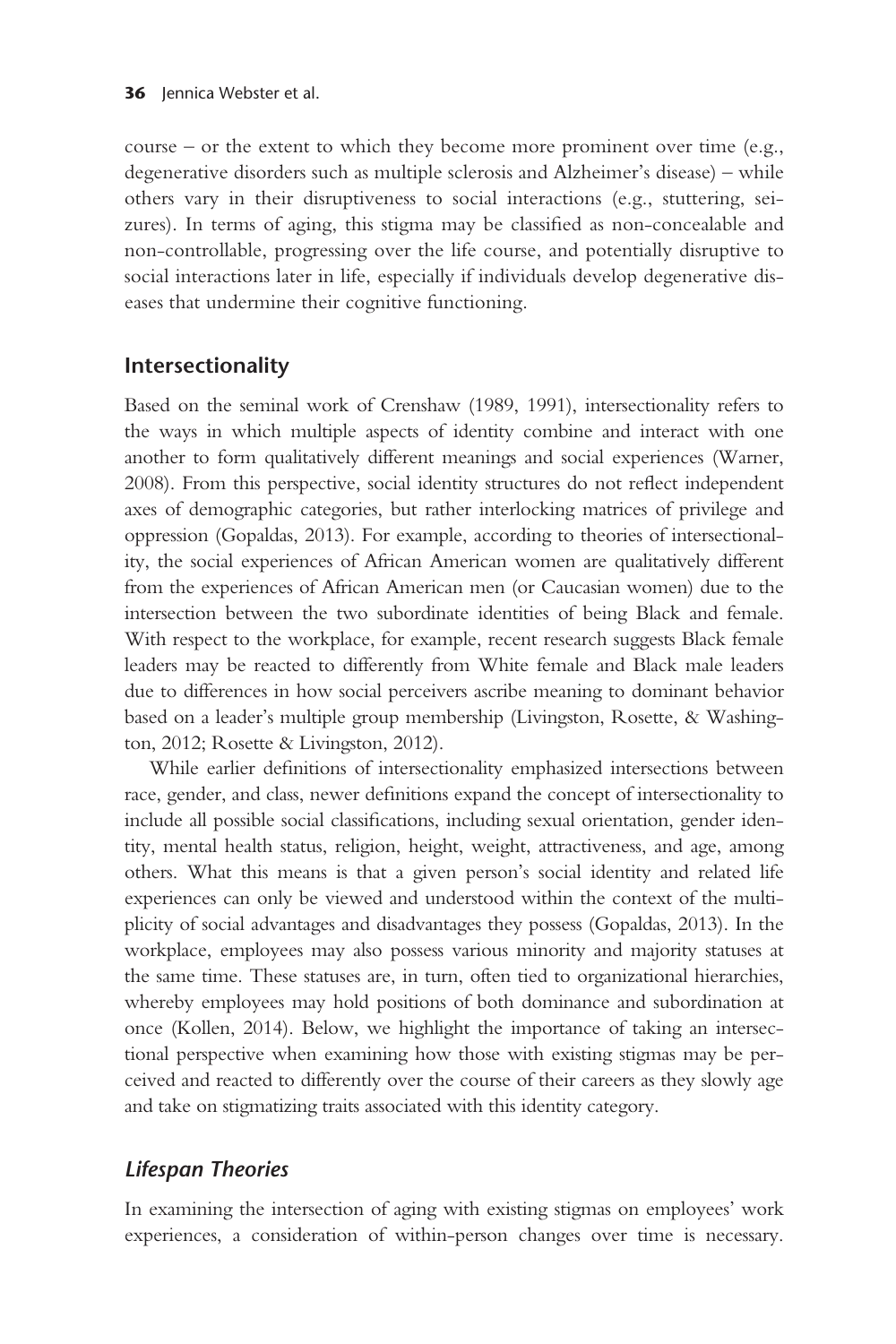suited to explaining such changes. Indeed, lifespan approaches have been used to explain various topics related to work and aging, such as motivation (Kanfer & Ackerman, 2004), retirement (Wang, 2007), job design (Truxillo, Cadiz, Rineer, Zaniboni, & Fraccaroli, 2012), and leadership (Walter & As such, we broadly discuss lifespan theories below given that they are well-Scheibe, 2013).

According to lifespan theorists, human development represents a fuid, continuous process whereby individual and contextual factors interact with one another to produce signifcant inter-individual variation over time. As such, a lifespan perspective requires a recognition of individuals' unique developmental trajectories (i.e., individual differences in developmental pathways) over time. In a review of the literature, Rudolph (2016) summarized several core tenets underlying existing perspectives on human development. First, development is a lifelong process and thus no age or period is more or less important. Thus, in order to understand aging at work, an equal focus must be placed on understanding how individuals develop from their initial entry to their fnal exit (i.e., retirement). Second, development is marked by both gains and losses, growth and decline, such that an understanding of aging at work cannot ignore how these gains and losses interactively contribute to individuals' unique developmental trajectories. Third, development is multidirectional, suggesting pluralism in trajectories of developmental change. Finally, development is a dynamic, within-person process that does not take place within a vacuum, but rather is infuenced by various contextual factors, including historical, cultural, and organizational factors. Relatedly, Rudolph and Zacher (2017) expanded on these ideas within the context of generations in the workplace, arguing that generations are better understood from a contextualized lifespan perspective that accounts for contemporary time period and history-graded developmental infuences on individuals' attitudes, values, beliefs, motives, and behavior at work.

From this perspective, it should be recognized that aging may have differential impacts on the work experiences of employees with existing stigmas, given individual differences (e.g., personality, cognitive abilities), prior history (e.g., parenting, experiences in childhood and young adulthood), and organizational factors (e.g., coworker support). In sum, a lifespan view provides a richer, more nuanced perspective on how intersections of aging and stigmas, whether invisible or visible, may shape people's work lives.

#### *Stereotypes of Older Workers*

Stereotypes are generalized beliefs ascribed to a particular group about their assumed characteristics or traits (Fiske & Neuberg, 1990), and thus age-based stereotypes are ascribed to people based on their age (Finkelstein, King, & Voyles, 2015). Although Finkelstein et al. (in the current volume) provide a detailed review of research in this area, our intention is to highlight parts of this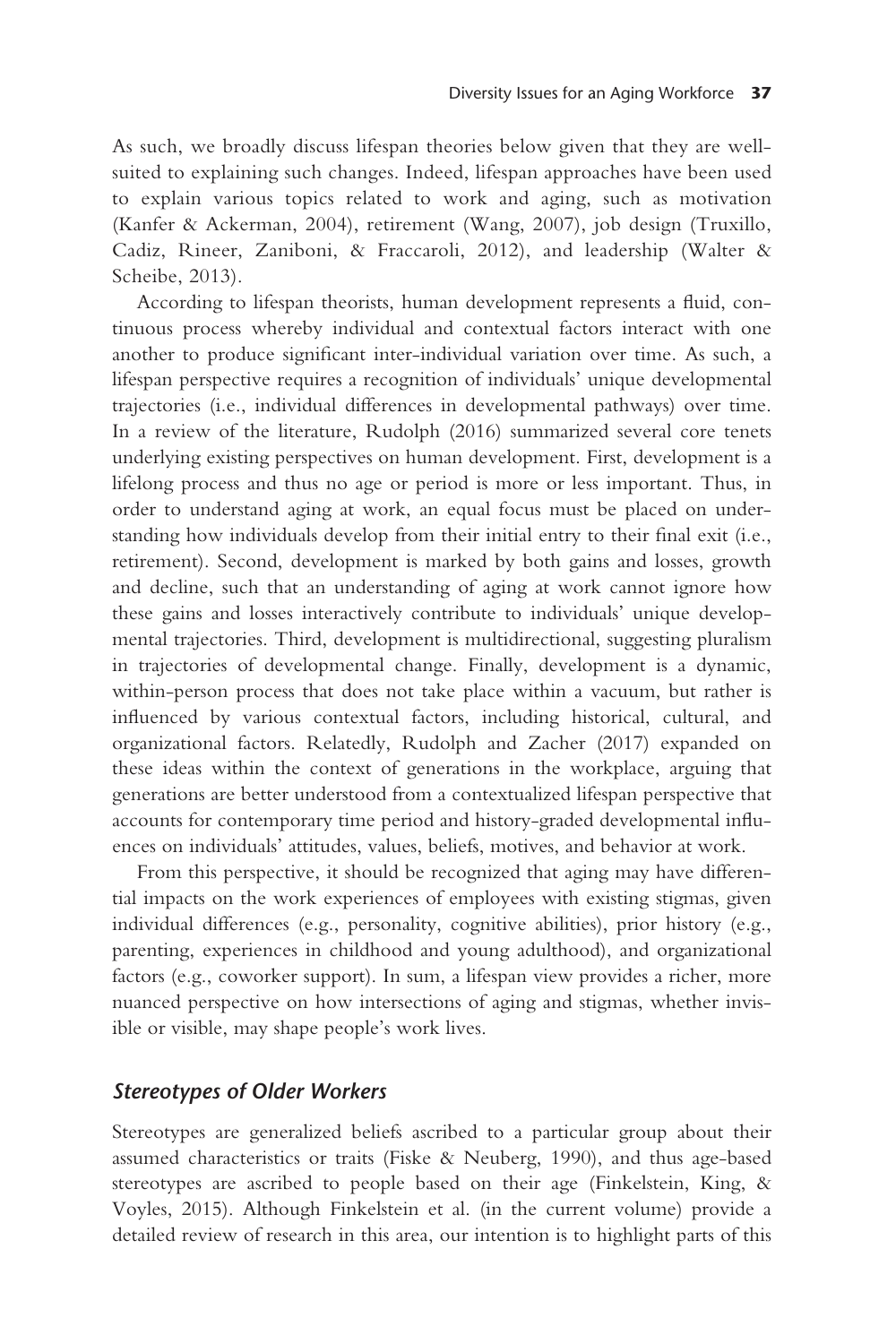research that are relevant to our focus, which is to help understand the dynamic and compounding effects of age stereotyping with that of other diversity categories over the lifespan.

 helped classify age stereotypes as varying across two dimensions, (1) polarity, and degree to which the stereotype is empirically supported (true vs. false). Reviews of the age stereotype research (e.g., Finkelstein, Ryan, & King, 2013; Ng & Feldman, 2012; Posthuma & Campion, 2009; Posthuma, Wagstaff, & Campion, 2012) ity are the beliefs that older workers are poorer performers, less motivated, less willing and able to learn, and more resistant to change compared with younger workers. Among the stereotypes with positive polarity are the beliefs that older workers are more dependable, experienced, committed, and less likely to quit their jobs compared with younger workers. With regard to the veracity of these ative stereotypes while many of the positive stereotypes have been supported. For example, in a series of meta-analyses, Ng and Feldman (2008, 2009, 2010, 2012) showed that, while age is largely unrelated to task performance, it is positively ductive behavior, absence, and turnover (Ng & Feldman, 2008, 2009). They also found that older workers had more positive task-, people- and organization-based types that older workers are less motivated or more resistant to change compared Studied rather extensively, research has found that older workers face a number of age stereotypes in the workplace. Posthuma and Guerrero's (2013) recent work (2) veracity, where polarity refects the degree to which the content of the stereotype favorably (vs. unfavorably) depicts the group, and veracity represents the suggest that among the common stereotypes of older workers with negative polarstereotypes, an abundance of empirical evidence has refuted nearly all of the negrelated to organizational citizenship behavior and negatively related to counterproattitudes at work (Ng & Feldman, 2010), and no evidence supported the stereowith younger workers (Ng & Feldman 2012).

 workers persist and have negative effects on those workers. A growing body of work has begun to relate these negative stereotypes to discrimination against older workers (Chiu, Chan, Snape, & Redman, 2001; Fasbender & Wang, 2017). For example, older workers are evaluated more negatively than younger workers more generally, and with regard to advancement, selection, and performance appraisals (Bal, Reiss, Rudolph & Baltes, 2011; Gordon & Arvey, 2004). Beyond aware of others holding negative stereotypes can also have negative effects on older a large body of research that has shown the deleterious effects of stereotype threat on the performance of other stigmatized groups such as ethnic minorities (Walton, Murphy, & Ryan, 2015), and evidence for its negative effects on older workers is beginning to accumulate (Lamont, Swift, & Abrams, 2015; Oliveira & Cabral- Cardoso, 2017). Below, we will discuss the intersection of age and three categories Despite considerable disconfrming evidence, negative stereotypes of older the possibility for discrimination, working in an environment where one may be workers via the process of meta-stereotypes and stereotype threat. Indeed, there is of diversity including gender, race/ethnicity, and LGBT identities.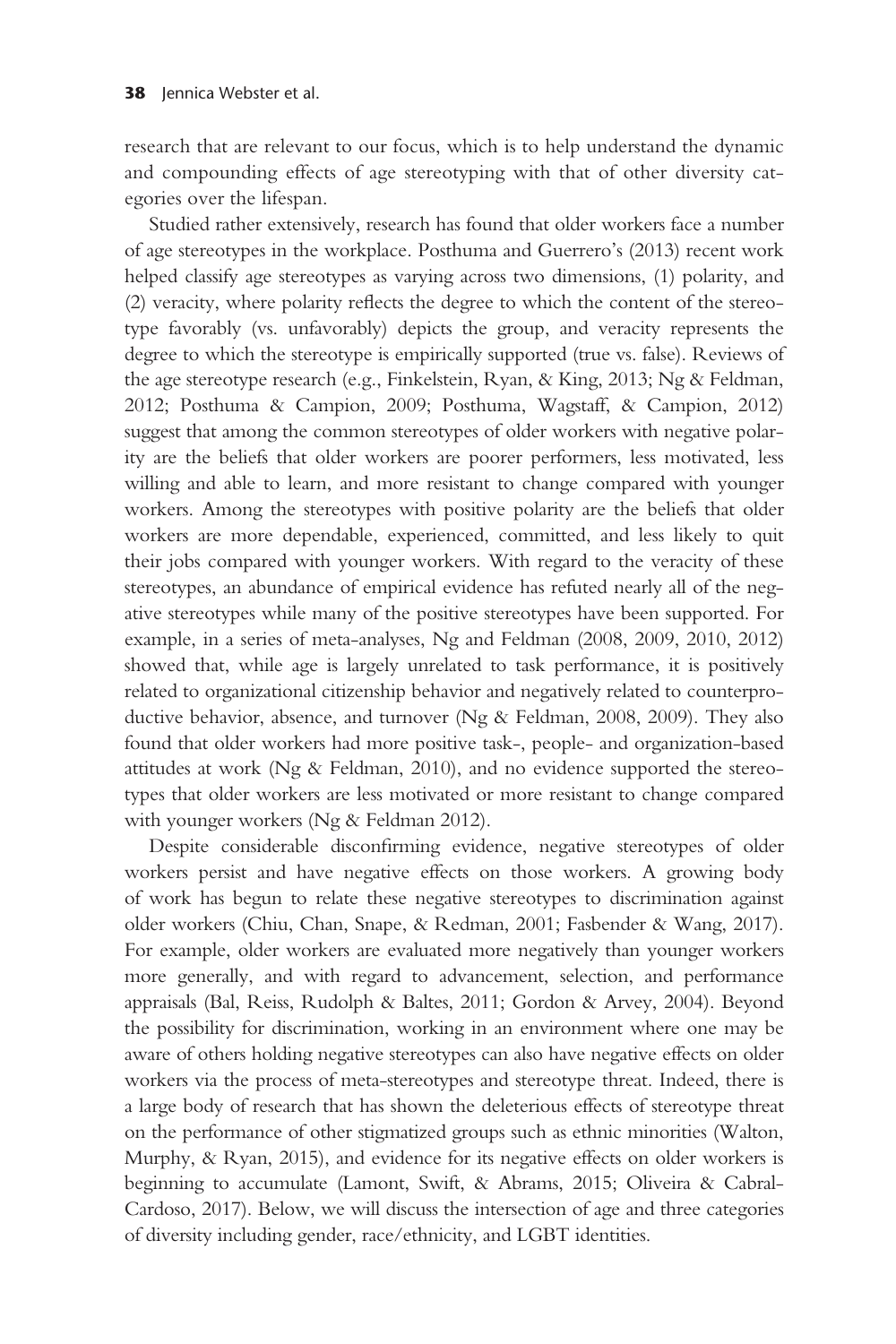#### *Social Categories of Diversity and Their Intersection with Age*

#### *Gender*

Over half a century ago, women began entering the workforce in large numbers. Currently women make up 57 percent of the United States labor force and are staying in the workplace longer than ever before (US Department of Labor, Women's Bureau, 2016). In 2016, labor force participation rates for women between the ages of 55 and 64 was 58 percent, while it was 70 percent for men, but by 2024 participation rates are projected to increase to 63 percent for women and stagnate for men (US Department of Labor, Women's Bureau, 2016). Thus, the gender gap in labor force participation rates for older workers is narrowing and especially so at older ages. Although participation rates for older workers are becoming increasingly equal, the work experiences of men and women are substantially different. Many occupations in the labor market continue to be segregated by gender where female-dominated occupations tend to have less prestige and status compared with male-dominated occupations (Cha, 2013). Women also tend to be concentrated in lower-level positions, and have difficulty reaching senior leadership roles (Catalyst, 2016a; Haveman & Beresford, 2011). Ultimately, this horizontal and vertical segregation of men and women in the labor market has contributed to pay disparity where women are still paid less than men (Catalyst, 2016b). The traditional division of labor between men and women across work and nonwork roles also helps to create differences in the work experiences of women and men. Women still bear the brunt of household duties in child rearing and, as a result more, often have a discontinuous work history (Abele & Spurk, 2011). At older ages, women are also more likely to take on caring for elderly parents (Aumann, Gajinsky, Sakai, Brown, & Bond, 2010).

 for the roles men and women inhabit. According to social role theory (Eagly, 1987; Eagly, Wood, & Diekman, 2000) gender stereotypes stem from these *should* behave (Burgess & Borgida, 1999; Eagly, 1987). For men, they are ascribed as having more achievement-oriented traits, often characterized as being more agentic, aggressive, forceful, and ambitious, whereas for women, & Carranza, 2002; Eagly, 1987). These stereotypes are problematic insofar as they are often inaccurate, and when one violates the stereotypes associated with one's gender this can be met with backlash in the form of negative social One of the most well-reasoned and supported explanations for these differences in work experiences lies in the differing gender norms and expectations traditional social roles as well as power inequalities between men and women. Gender stereotypes are descriptive and prescriptive such that they refect the beliefs about how women and men behave and set expectations for how they they are viewed as having more service-oriented traits, such as being more communal, interpersonally sensitive, warm, nurturing, and deferential (Prentice and economic consequences (Rudman & Phelan, 2008). These stereotypes are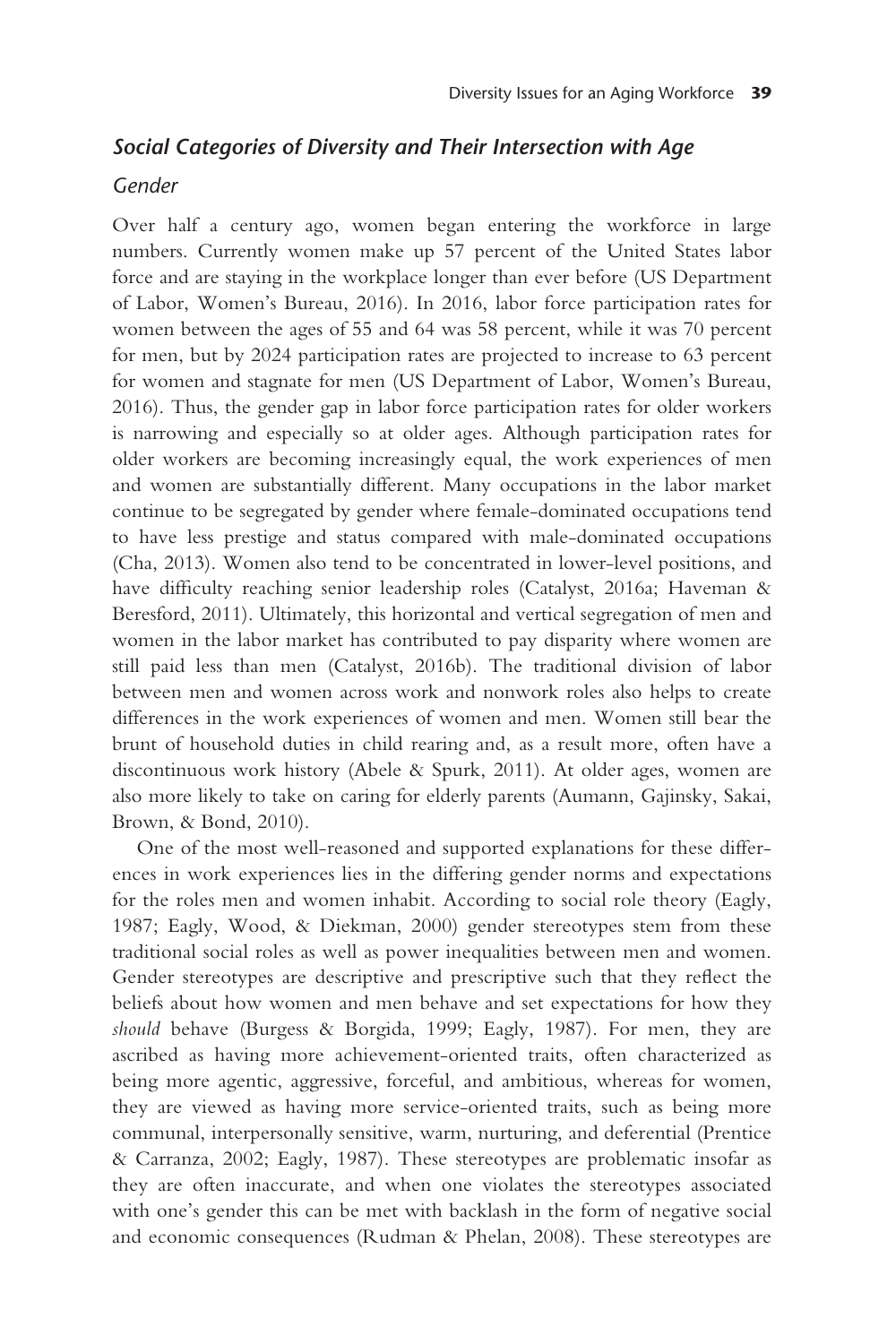also problematic when they are misaligned with stereotypes regarding specifc and discrimination. This misalignment and its effects are exemplifed by the 'think manager–think male' phenomenon (Schein, 1973) which has received considerable support in the literature (Heilman, 2001; Schein, Mueller, work roles. This lack of ft (Heilman, 1983) or incongruity (Eagly & Karau, 2002) between gender role and work role stereotypes can often lead to bias Lituchy, & Liu, 1996).

Viewed from the perspective of intersectionality, gender role stereotypes can jointly interact with stereotypes associated with other social identities to produce unique consequences for those who are subjected to them. This is sometimes referred to as double or multiple jeopardy if more than one set of negative stereotypes are combined (Dowd & Bengtson, 1978). One early example of double jeopardy is the double standard of aging (Sontag, 1972), which suggested that as women age they are judged more negatively in terms of being old, less attractive and less valuable than men who are seen as being distinguished, well off and of higher status. Recent research on this model suggests that not all evaluations of aging women are necessarily more negative (Kite, Stockdale, Whitley, & Johnson, 2005) and we speculate that not all stereotypes of aging men are positive (e.g., that men are confronted with a loss of the agentic stereotype as they become older). Rather, it is likely that the degree to which negative evaluations of women and men occur depends on the context (e.g., work versus nonwork domain; Kornadt, Voss, & Rothermund, 2013).

 ative consequences for older men and women also depends on context, and activate, or render specifc stereotypes, more salient, and in turn, produce ance (DeArmond et al., 2006) and, importantly, hiring decisions (Ruggs, Thomas, 2011). Taking a lifespan perspective, a long history of disadvantage in the workplace, owing in large part to gender role stereotypes that limit women's earnings and advancement, has translated into lower lifetime wealth ment decisions for older workers, amount to a cumulative and continuing Based on this more general literature, we would argue that the extent to which stereotypes operate within the workplace to produce differential negmore specifcally, the degree to which the joint stereotypes of multiple identities are more or less incongruent with the specifc work situation. For example, some occupations are gender stereotyped as more male (e.g., construction), whereas others are age stereotyped as more youthful (e.g., information technology). Clearly these varying workplace contexts are likely to different effects on outcomes for older men and women. Research is beginning to emerge that shows the effects of jointly ascribed gender and age stereotypes and how they differentially infuence ratings of adaptive perform-Hebl, Walker, & Fa-Kaji., 2014) and leadership potential (Hirschfeld & for women overall (Ruel & Hauser, 2013). This, combined with the additional burden of stereotypes regarding age that impact hiring and advancedisadvantage for women into old age and retirement.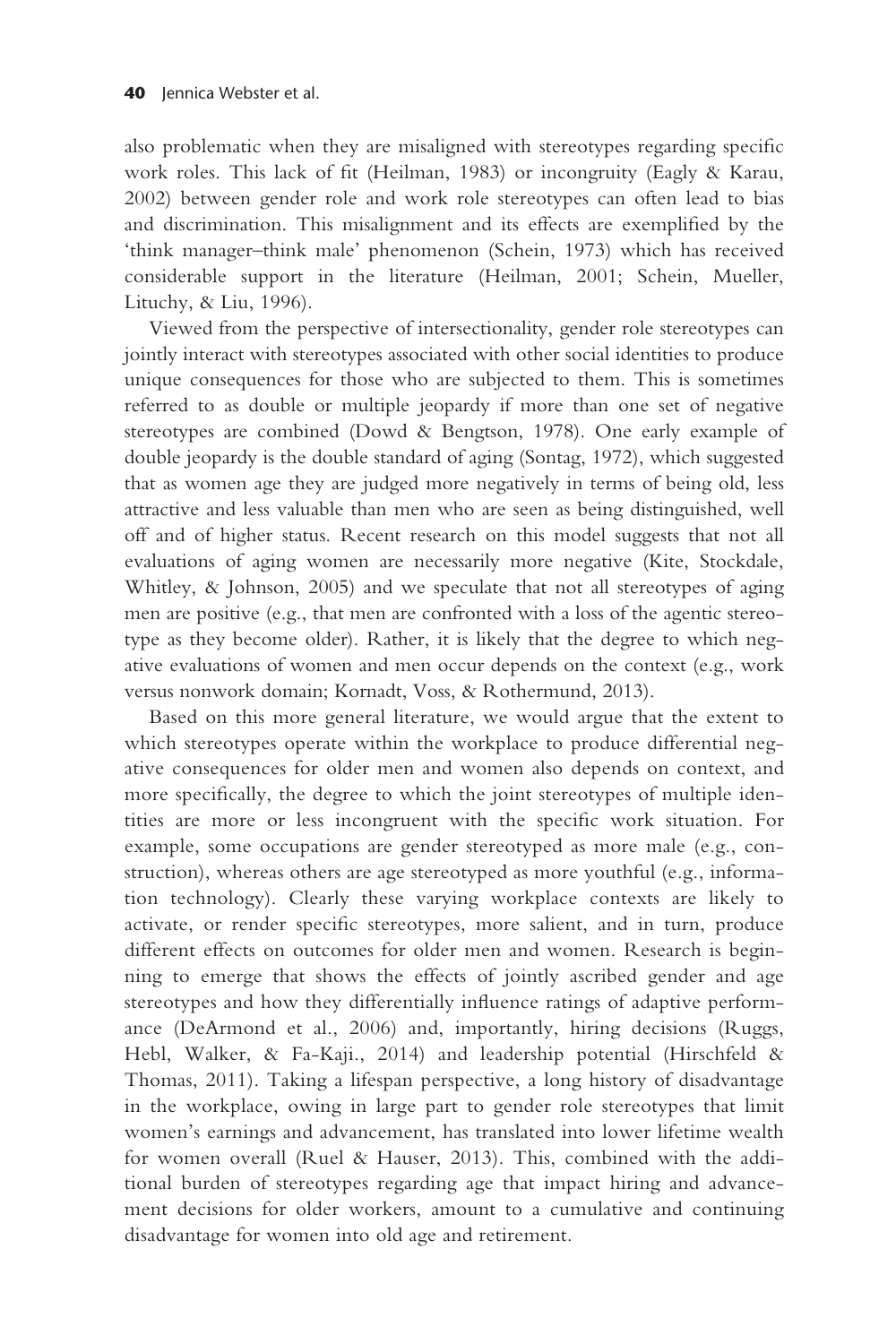#### *Race/Ethnicity*

There has been a considerable increase in racial and ethnic diversity among older adults in the workforce. Currently, White workers make up the highest percentage of the US labor force (80 percent), but this population is expected to grow at a much slower rate than in previous decades. Owing to higher birth, labor force participation, and international migration rates of other racial and ethnic groups (Toossi, 2012, 2016), it is projected that by 2039 people of color will make up the majority of the labor force (Wilson, 2016). The Hispanic and Asian populations are expected to have the highest growth rate compared with all other racial and ethnic groups (Toossi, 2012). The experiences of racial and ethnic minorities in the workforce has been considerably different from that of the White majority. Racial and ethnic minorities have long experienced the manifestations of prejudice. Before major changes were made to legal and regulatory oversight and societal norms, overt acts of discrimination were quite pervasive and even sanctioned in US organizations. These acts had a direct effect on the types of occupations, work-roles, and work-related experiences of racial and ethnic minorities. Yet, more recently, this more overt form of discrimination has been at least partially replaced with more insidious and covert forms of discrimination (Cortina, 2008). Generally, more subtle forms of discrimination have been referred to as micro-aggressions and include experiences such as neglect, ostracism, and incivility (Rowe, 1990; Van Laer & Janssens, 2011). Studies have shown that the impact of such prejudice and discrimination can be signifcant and damaging to the target's physical, psychological, and workrelated well-being (e.g., Deitch et al., 2003).

The overt and subtle discrimination that racial and ethnic minorities face often stem from societal stereotypes that shape the perceptions, interpretations, and judgements people have of different groups (Dovidio, Gaertner, & Kawakami, 2010). As mentioned above, the stereotypes ascribed to particular groups are derived from the social roles they inhabit. Commonly-held stereotypes ascribed to White and Asian Americans are smart, hardworking, and ambitious (Hurh & Kim, 1989), where Asian Americans are seen as the 'model minority' (Gilbert, Carr-Ruffno, Ivancevich, & Lownes-Jackson, 2003). Hispanics and African Americans, however, are believed to be lazy, ignorant, and less determined (Dixon & Rosenbaum, 2004). Other studies have found that African Americans are characterized as having more negative traits (e.g., incompetent and confrontational) than Hispanics (e.g., hardworking and loyal; Heilman, Block, & Lucas, 1992; Kirschenman & Neckerman, 1991). The stereotypes and discrimination that many racial and ethnic minority groups face in the workplace has hindered the advancement of these groups in the workplace. Indeed, the data show that minorities face a steep climb to reach top leadership positions. In January 2016 there were only fve Black CEOs working in Fortune 500 companies (McGirt, 2016). Another recent estimate found that,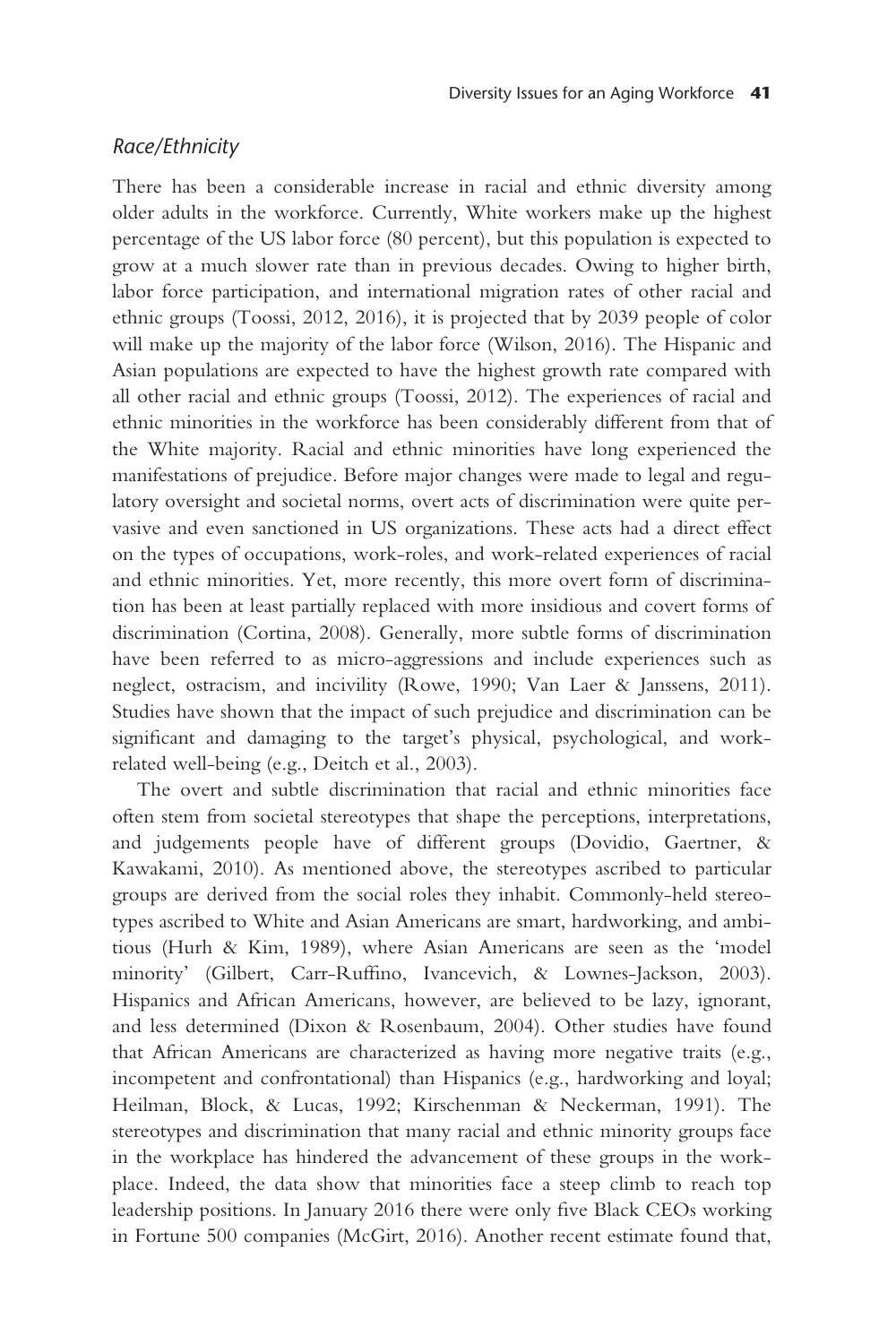Americans at 0.6 percent (Jones, 2017). One reason for this is the incongruence in Fortune 500 companies, 72 percent of corporate leadership roles are held by Whites, followed by Asians at 21 percent, Latino/a's at 2 percent, and African between stereotypes of the successful manager and stereotypes of African American and Hispanic managers. Chung-Herrera and Lankau (2005) examined the congruence between perceptions of a successful manager prototype and ratings of racioethnic managerial stereotypes and found that White and Asian American manager stereotypes were most similar to the prototype of a successful manager whereas African American and Hispanic manager stereotypes were most dissimilar. Others have examined racial and gender identities, leadership style (dominance vs. communal) and effectiveness and found that Black men and White women leaders were rated more negatively when they used a dominant style of leadership, while Black women and White men did not face the same consequence (Livingston, Rosette, & Washington, 2012). This fnding however, has been more of the exception than the rule. Other research has shown that Black women leaders are often judged more harshly for making mistakes in science-based occupations (Williams, Phillips, & Hall, 2014), and under conditions of organizational failure (Rosette & Livingston, 2012). These results suggest that Black women are held to higher standards than others who only violate one leadership prototype stereotype (i.e., Black men or White women).

Although somewhat mixed, the research regarding the effects of racial identity and gender suggest that the consequences of co-occurring stereotypes varies substantially across individuals doubly stigmatized by their group memberships. The addition of age to create multiply stigmatized individuals subject to compounded (race  $\times$  gender  $\times$  age) stereotypes adds an additional layer of complexity. The process of combining multiple stereotypes may occur in several ways. In some instances, stereotypes may combine in an additive fashion. The combination of negative stereotypes associated with membership in two or more groups may simply sum to produce even stronger negative stereotypes that lead to a truly multiple disadvantage. However, the simple sum of stereotypes may be inadequate when the stereotypes of multiple group memberships are not uniformly positive or negative. In this case, one possibility is that certain stereotypes will be weighted more heavily (or that they will be discounted) to either positive, negative, or no effect. For example, older people tend to be perceived as low in competence and high in warmth, while African Americans tend to be perceived similarly low in competence but low in warmth (Fiske, Cuddy & Glick, 2007). When combined it may be that older African Americans will be perceived as higher in warmth but still low in competence. Some evidence for this comes from Kang and Chasteen (2009) who found that the effect of negative stereotypes of African American men was 'buffered' when presented in combination with older age. Of course, other combinations of stereotypes may interact in such a way as to exacerbate their negative effects. Still another possibility is that stereotypes associated with multiple stigmatized group memberships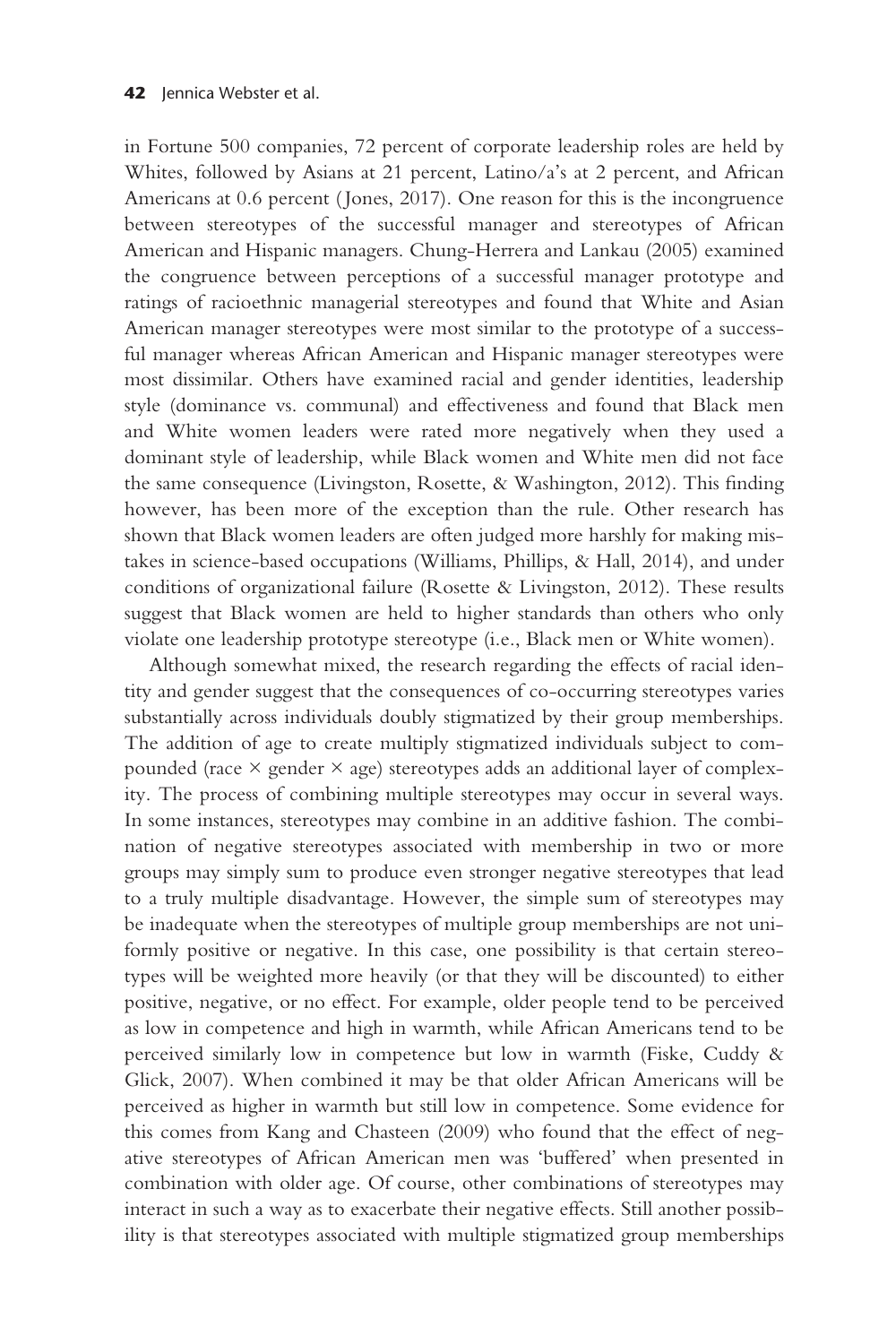may be synthesized to create an emergent category that is altogether unique (Kang viduals with membership in two or more stigmatized groups are combined is occupation, level in hierarchy) that render some stereotypes more salient (Marcus & Fritzsche, 2015). What is clear, however, is that racial minorities fare poorer in & Bodenhausen, 2015). The 'cognitive calculus' by which stereotypes of indipoorly understood and likely depends on individual differences among the perceivers (e.g., implicit attitudes) and characteristics of the work environment (e.g., the workplace over the course of their work lives and that translates into cumulative disadvantage at older ages in terms of poorer health (Brown, 2016), wealth and retirement savings (McKernan, Ratcliffe, Steuerle, & Zhang, 2013).

#### *Sexual Orientation and Gender Identity*

Gender and race represent two visible characteristics that carry with them negative stereotypes and stigma. As the workforce has grown more diverse, a number of 'hidden' or potentially concealable stigmatized characteristics have become increasingly acknowledged. Chief among these are sexual and gender minority identities such as those who are lesbian, gay, bisexual, and transgender (LGBT). Based on population estimates, it is reported that 2.7 million older adults aged 50 and older, or 2.4 percent of older adults in the US, identity as LGBT, and it is projected that by 2060 this number will double to over fve million (Fredriksen-Goldsen & Kim, 2017). Others have suggested that 1.75 to four million older adults aged 60 and older identify as LGBT (Administration on Aging, 2014).

However, these estimates are likely rather conservative given that studies have found that some report being attracted to or have engaged in sexual activities with others of the same sex but do not identify as a sexual or gender minority (Copen, Chandra, & Febo-Vazquez, 2016), while others identify as LGBT but decide to conceal their identity given the negative social stigma it carries (King, Mohr, Peddie, Jones, & Kendra, 2014). The decision to disclose or conceal is driven by multiple factors. One factor to conceal stems from the fear of discrimination, which is justifed given that as many as 80 percent of LGB people have faced some form of harassment throughout their life (Katz-Wise & Hyde, 2012), and an estimated 56 percent of LGB employees who have disclosed at work report at least one form of employment discrimination because of their sexual orientation (Sears & Mallory, 2011). For those employees who identify as transgender, a Williams Institute report found that 15 to 57 percent of transgender employees reported experiencing discrimination at work, 6 to 60 percent reported being unemployed, and 22 to 64 percent of those working earned less than \$25,000 per year (Badgett, Lau, Sears, & Ho, 2007). Others have reported as many as 90 percent of transgender employees have experienced harassment, mistreatment, or discrimination at work, where 47 percent reported being either fred, not hired, or denied a promotion due to their transgender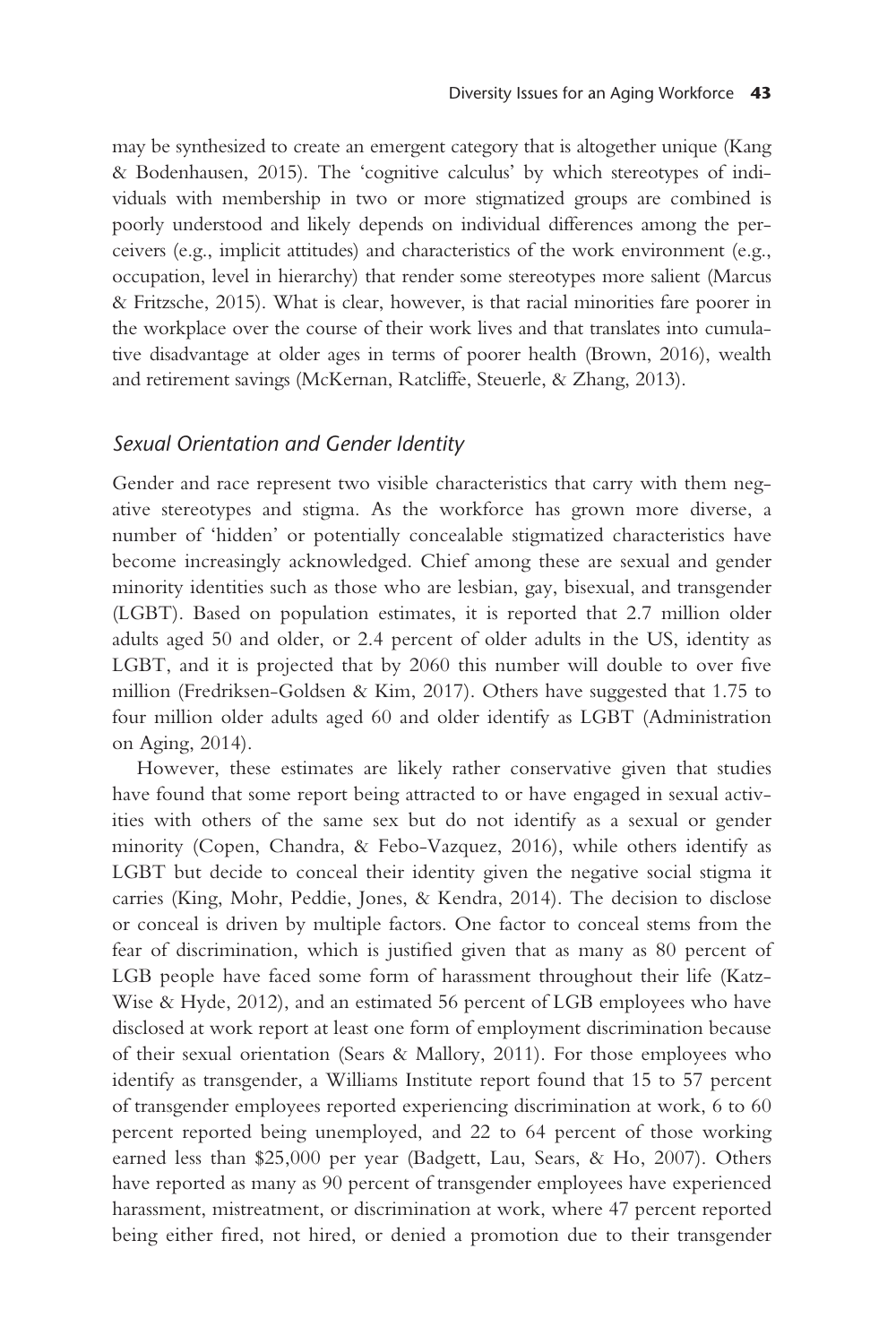identity (Grant et al., 2010). A recent study further found that experiences of transgender discrimination at work were associated with emotional exhaustion, and that this relation was explained by heightened levels of non-abnormal paranoid cognition (Thoroughgood, Sawyer, & Webster, in press). While these are the experiences of those who decide to disclose their LGBT identity, those who conceal their identity are not spared from negative effects. For example, research shows that those who conceal their LGBT identities experience heightened levels of fear about being found out and/or deciding how, when, and where to disclose (Clair, Beatty, MacLean, 2005; King, Reilly, & Hebl, 2008; Ragins, Singh, & Cornwell, 2007). Thus, those with a concealable stigmatized identity face a double-edged sword.

Societal attitudes and stereotypes are the primary cause of the types of discriminatory behaviors faced by LGBT people. Commonly held negative stereotypes of LGBT individuals include "… HIV positive, sexual predators, man-hating, swishy, butch, confused, sick, or other such stereotypes" (Lucksted, 2004, p. 31). For gay and lesbians specifcally, Kite and Deaux (1987) proposed the implicit inversion hypothesis, which argued that people hold the belief that gays and lesbians violate traditional gender roles and are expected to possess characteristics of the opposite gender. This hypothesis has been supported by empirical studies showing that gay men are perceived as more feminine/less masculine, and lesbian women are perceived as less feminine/more masculine compared with their heterosexual counterparts (Blashill & Powlishta, 2009). It should also be noted that there is considerable heterogeneity in the stereotypes and attitudes that people have about specifc sexual or gender minority identities. That is, people can have somewhat different stereotypes and attitudes toward lesbian women than they do toward gay men, or between gay men and bisexual or transgender people from both outside and even within the LGBT community. For example, negative stereotypes of those who identify as transgender are more negative than those who identify as lesbian, gay or bisexual (Norton & Herek, 2013), and there have been calls to study these groups separately (Sawyer, Thoroughgood, & Webster, 2016). While not wanting to obscure differences across LGBT identities nor confound these groups, a complete discussion across all possible LGBT identities cross-classifed by race, gender, and age is beyond the scope of this chapter.

Societal beliefs of LGBT-based stereotypes can have detrimental effects for LGBT employees when the content of those stereotypes does not ft with the characteristics of a particular occupation or work role they may want to hold. In a recent study, Liberman and Golom (2015) reported that the prototype of a successful manager was most similar to heterosexual men and women managers, and most dissimilar to the profle of a gay male manager. Interestingly, however, lesbian women managers were viewed as having a moderate ft with the successful manager prototype. Thus, gay men may be more in danger of workrelated discrimination than lesbian women due to the perceived mismatch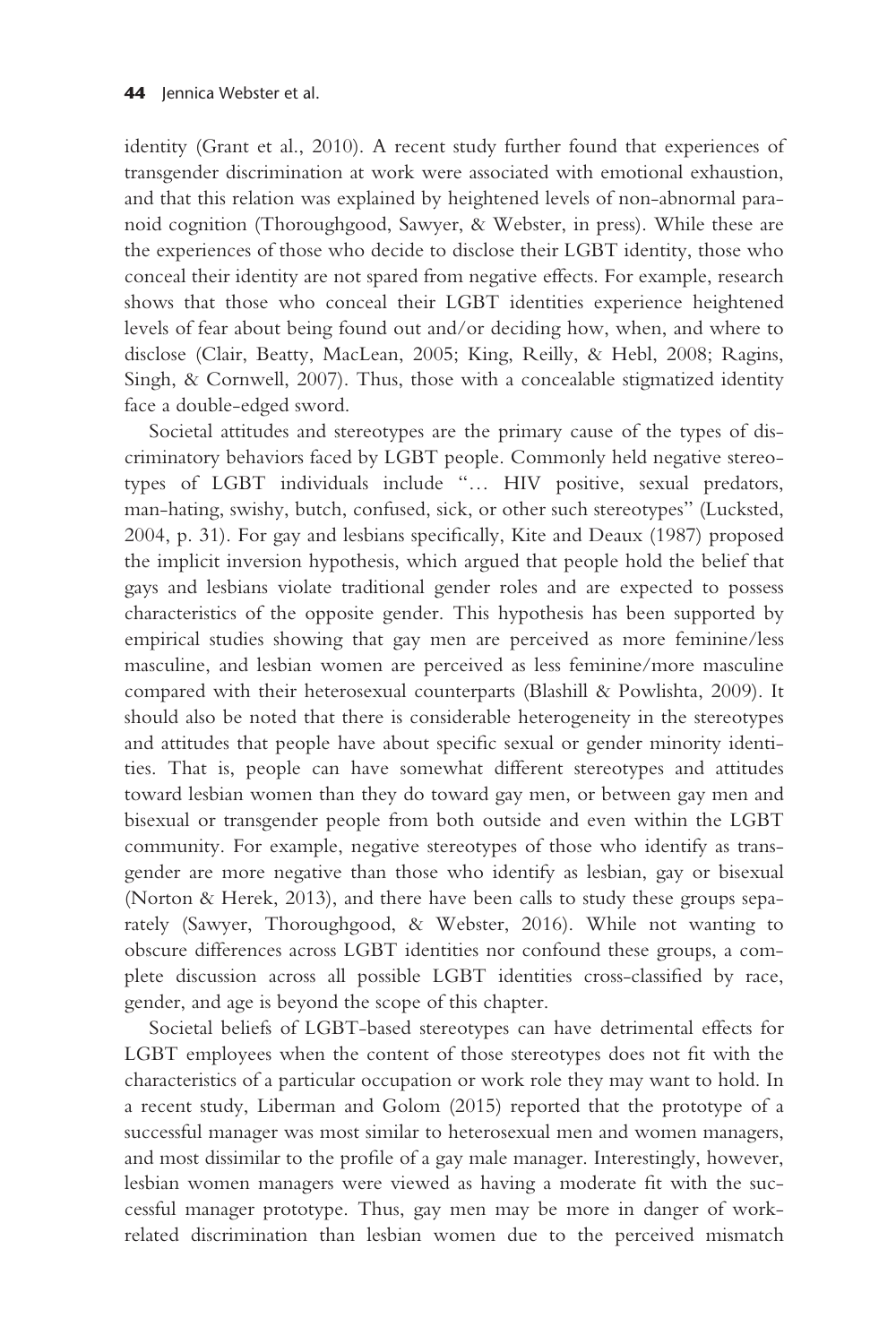between gay-related stereotypes and that of the successful manager prototype. Another study, examining perceptions of transgender leaders, found that participants rated leaders who revealed a transgender identity lower in effectiveness and likability than cisgender leaders (Adams & Webster, 2017).

Like the intersection of gender and race, the inclusion of sexual or gender minority identity as it too intersects with age creates a number of different stereotypes that may compete with or complement each other. For example, people hold stereotypes that sexuality among older people is either 'distasteful' or that older people are simply asexual (Dixon, 2012). On the one hand, the extent to which the 'distasteful' stereotype combines with the stereotype of LGBT people as 'sick' could combine to produce stronger negative effects at the intersection of age *and* sexual/gender minority status. On the other hand, it could be that the asexual stereotypes of old people tempers the effect of the stereotype of LGBT people as promiscuous. This type of fnding would be consistent with research showing that counter-stereotypes may buffer the effects of negative stereotypes and increase liking of lesbian women and gay men (Cohen, Hall & Tuttle, 2009; Pedulla, 2014). Similar to the intersection age with other diversity group characteristics, the process by which multiple stereotypes become combined is poorly understood and likely infuenced by individual differences among the perceivers and organizational/occupational context. Regardless of the process that produces it, however, considerable evidence indicates that a lifetime of overt discrimination (owing in part to a lack of legal protections) and more covert discrimination (i.e., in the form or micro-aggressions) as well as the stress associated with identity management and disclosure can have a negative impact on the wellbeing of LGBT at older ages. Substantial evidence fnds that compared with heterosexual people, LGBT people have poorer physical health and mental health outcomes at older ages (Fredriksen-Goldsen, Kim et al., 2013). Considering the intersection of race and LGB at older ages, several studies fnd that among older LGB adults, both African American and Hispanic people reported higher instances of lifetime discrimination, lower socioeconomic status, and social support which, in turn, led to lower mental health (Kim & Fredriksen-Goldsen, 2016; Kim, Jen, & Fredriksen-Goldsen, 2016). Similarly, Bostwick, Boyd, Hughes, West, and McCabe (2014) found that among LGB adults, sexual minority discrimination in combination with racial/ ethnic and gender discrimination were related to mental health disorders. The few studies examining older transgender individuals found that their mental and physical health risks were signifcantly more detrimental than those of the LGB participants (Fredriksen-Goldsen, Cook-Daniels et al., 2013). Interestingly, some research reports that compared younger with older adults, the relationship between lifetime discrimination and physical and mental health was strongest among those who were over 80 years old (Fredriksen-Goldsen, Kim, Shiu, Goldsen, & Emlet, 2015). The authors suggest that one reason for this may be differences in the sociopolitical context in which their participants came of age.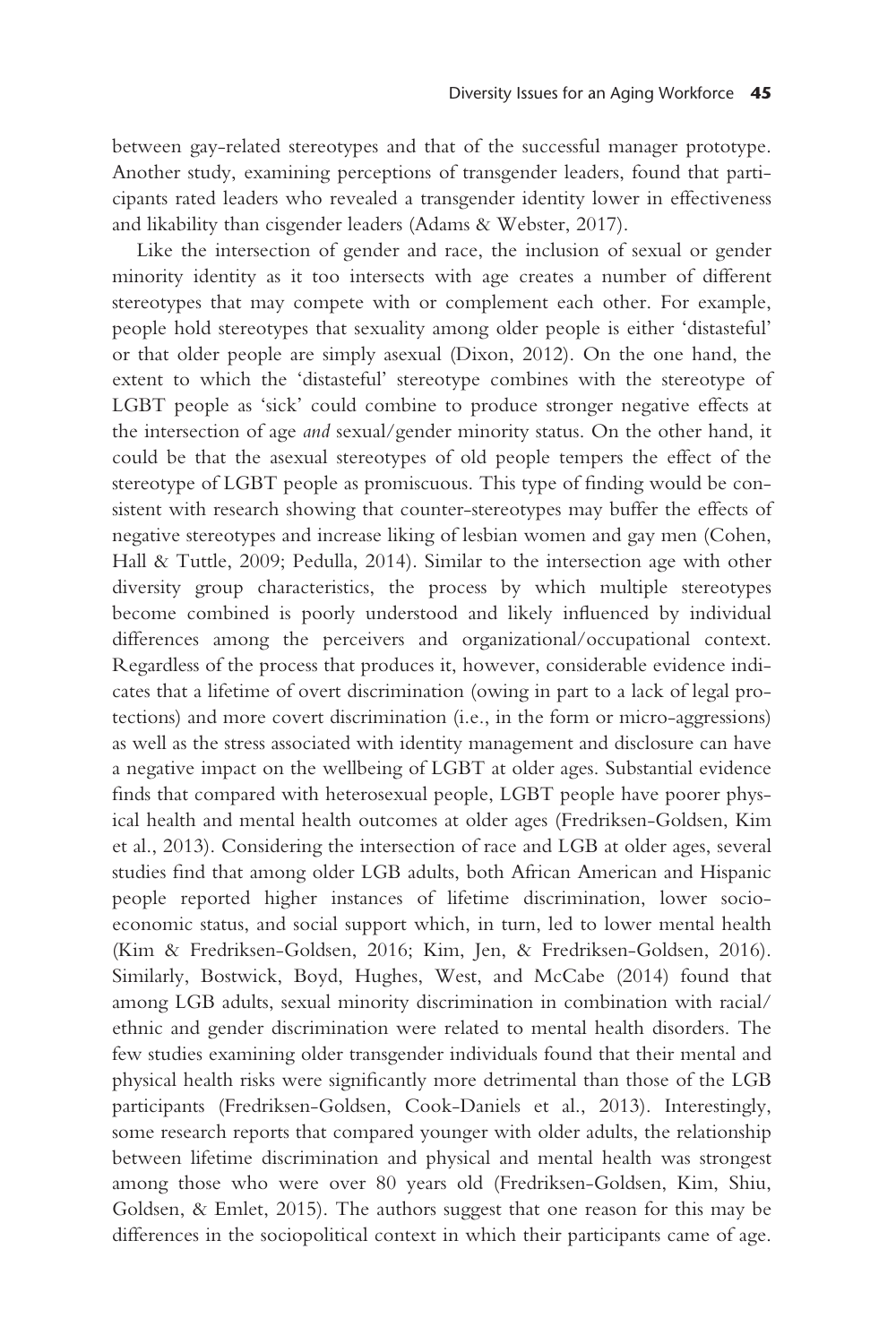Indeed, social and political attitudes surrounding LGBT people have been changing rapidly and it may be the case that older workers (who came of age when their LGBT identity was considered a mental illness and even illegal) experienced and were impacted by LGBT stereotypes differently than current and future workers.

#### **Directions for Future Research**

As alluded to above, research that examines the intersections of age with other potentially stigmatized statuses is rare. Intersectionality (Crenshaw, 1989) is important to study because it gives researchers a more accurate view of how various identity categories operate in tandem, giving a more accurate and nuanced perspective on how individuals are perceived overall. Thus, future researchers should certainly examine how holding multiple minority identity statuses, in conjunction with age, might affect perceptions of others at work and beyond. Further, while very little intersectional research examining the impact of age exists in the literature, even smaller amounts of research exist that study the actual perspectives of those who experience stigma stemming from age. Being able to better understand the lived experiences of those who hold multiple stigmatized identities, in combination with age, will allow researchers to truly make space for the voices of those suffering from age-related and other stigmas to "shine." Qualitative work may be particularly important in laying the foundation for strong theoretical frameworks that expand our understanding of how intersectionality operates for those who face stigma related to age.

Specifcally, within the literature, two approaches to intersectionality exist: the additive approach and the multiplicative approach. The additive approach suggests that holding a greater number of minority statuses will result in increasingly negative outcomes (Cole, 2009; Purdie-Vaughns & Eibach, 2008). Contrastingly, the multiplicative approach suggests that holding a greater number of minority statuses will likely result in different outcomes, but that they might not always make outcomes "worse" (Hancock, 2007; King, Reilly, & Hebl, 2008; McCall, 2005). Given the small amount of intersectional work conducted on age, we believe that researchers would beneft from understanding how age might compound the impact of other minority identities or change the meaning of these identities, across contexts. For example, in a workplace consisting mostly of young, white males, an older, Black woman may stand out signifcantly from her peers, making her more likely to suffer negative outcomes. However, being an older, Black woman may also make her so distinctive from her peers that they don't perceive her as a "threat." Thus, the likelihood that she might face negative consequences may actually decrease as the number of minority statuses she holds increases.

As another example, an older person who also has a physical disability may be viewed more negatively at work, if stereotypes about being older and being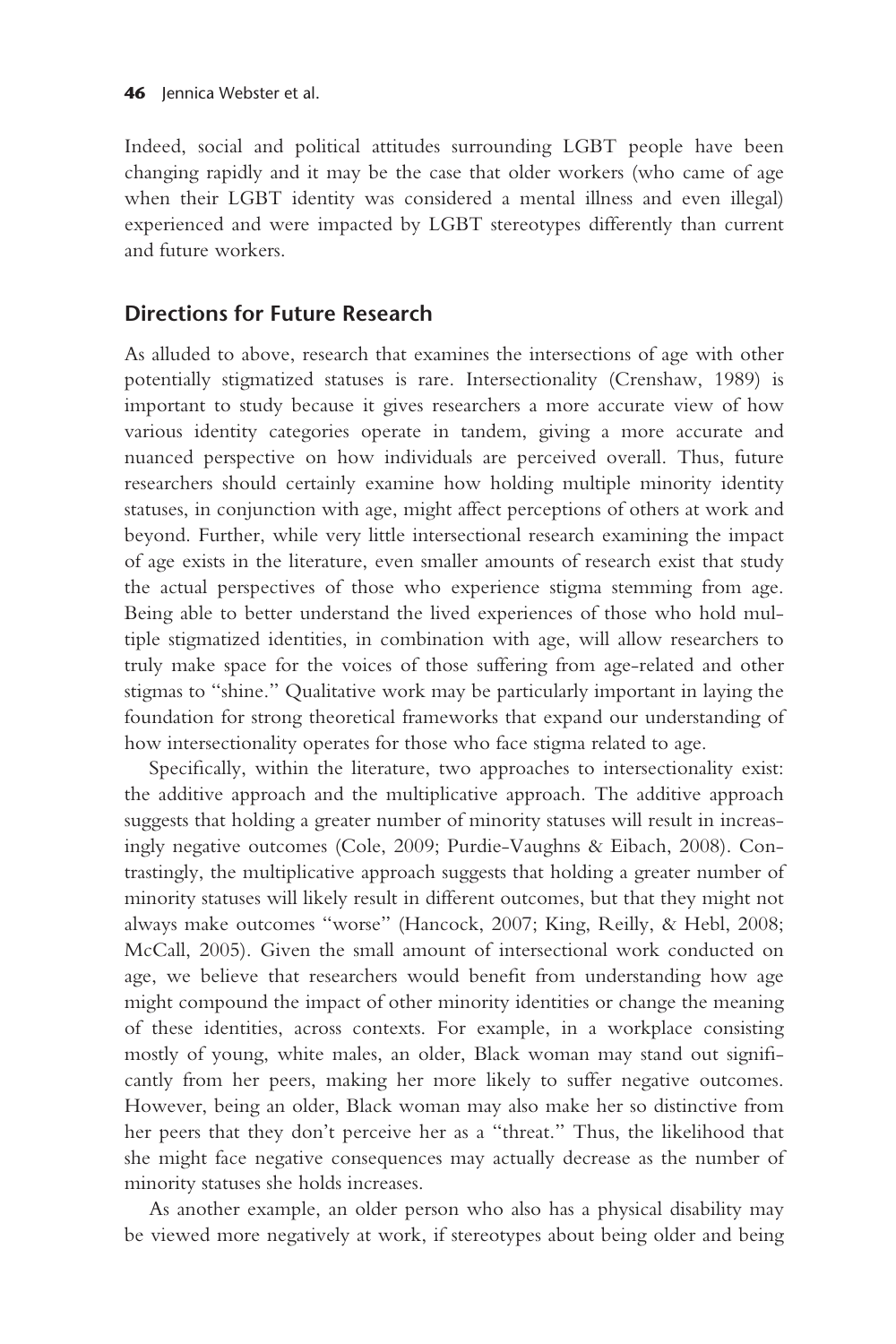physically disabled both hold negative connotations regarding a lack of ability to perform the job properly. However, if individuals view having physical disabilities and being older as normative in combination (i.e., people are more likely to suffer physically as they age), it may be the case that being older decreases negative perceptions related to disability status, compared with those that might be faced by someone younger with a physical disability. Therefore, future researchers should attempt to tease apart the effects that age might have in combination with other identities, not to determine who has it "worse," but rather to understand how different combinations of age and other identities might uniquely impact the work experiences and attitudes of employees across the lifespan.

#### **Future Directions for Practice**

 comes that occur throughout the lives of working individuals. We will now turn to the ways in which organizations and individuals can alleviate stigma associated with age, in order to create more diverse and inclusive workplaces for employees across the lifespan. Because it is always preferable to resolve stigma at the source, we will frst outline how organizations can create more inclusive workplaces. However, because individuals do not always have job mobility and may have a lot of vested costs in organizations that they have been with for some time, it is also important to think about how individuals might buffer some of the negative impacts associated with age-related stigma ing age discrimination at work and then move into discussing individual-level As discussed above, age is an impactful identity that can intersect meaningfully with other identity categories to create unique experiences and outat work. We will start by discussing organizational-level solutions for alleviatstrategies for combating negative age-related perceptions that may be encountered in the workplace.

#### *Organizational-Level Solutions*

While organizations may resort to solving the effects age of stereotyping, including age-related discrimination and harassment by relying on formal organizational policies, research suggests that having inclusive and fair policies are just the starting point. For example, a recent meta-analysis demonstrated that, within a LGBT population, supportive workplace relationships were more strongly related to workplace attitudes and strain, and inclusive climates were more strongly related to perceived discrimination and disclosure (Webster, Adams, Maranto, Sawyer, & Thoroughgood, in press). Thus, organizations can not just rest on having good policies "on the books." Having a climate that is in alignment with these policies is also important in shaping the workplace experiences of stigmatized employees. Of course, policies can protect employees from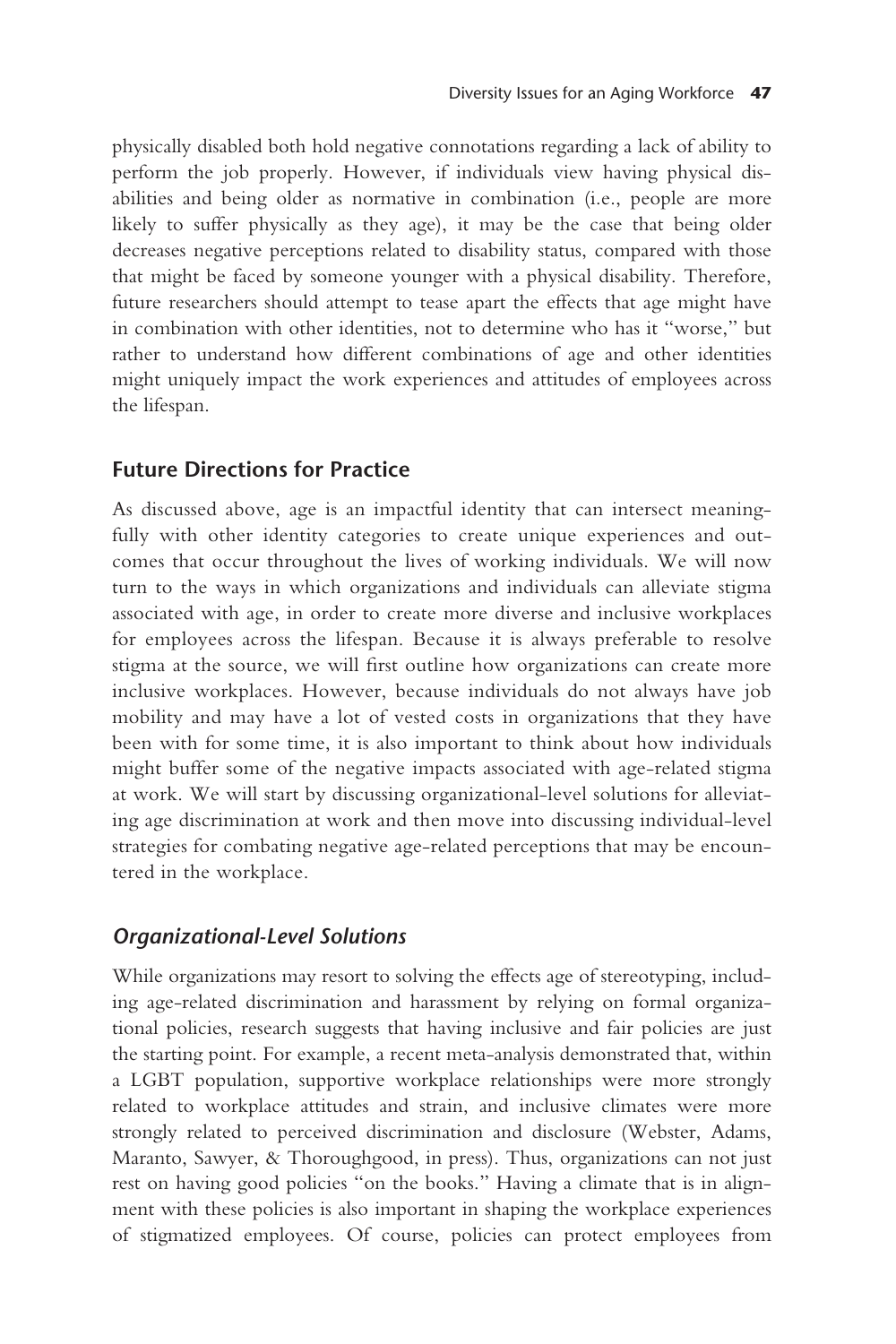discrimination and provide peace of mind when employees are attempting to navigate potentially hostile work environments. But, proactively achieving inclusivity is not the same as avoiding discriminatory events. Companies must strive to be actively age inclusive, as well as inclusive in other areas of diversity (in addition to being forward thinking with regard to the law), to truly create positive working environments for employees across age ranges and with diverse, intersectional identities.

To achieve inclusivity at work, recent research has outlined some steps that are useful for achieving equity from the top down. For example, work that has been conducted in transgender populations suggests that instituting diversity training, which includes specifc information about the population at hand (in this case, various age categories), as well as ensuring that inclusivity is consistent across organizational functions (legal, marketing, HR, etc.) (Sawyer & Thoroughgood, 2017), can drive perceptions of stigma and climate overall. Across age groups, this means that age-related stereotypes, and the ways in which they may intersect with the stereotypes of other diversity categories should be addressed in diversity trainings, and relevant research that highlights similarities between dominant and non-dominant groups should be reviewed. Further, creating consistency in age inclusivity across organizational functions requires organizational leaders to be trained on all areas of inclusivity, so that decisions are not made which contradict the organization's messaging overall. For example, while employees may feel their co-workers are generally well-versed in a particular type of inclusivity, a marketing campaign that presents elderly women as being unattractive or that stereotypes racial minority youth may fy in the face of these broader efforts toward decreasing age-related, and intersectional stereotypes at work.

Further, prior research has demonstrated that contact with employees who are stigmatized can help to decrease stereotypes associated with that particular group (Allport, 1954; Amir, 1969). However, as described above, age stereotypes may vary according to other intersectional identities one holds. Thus, contact alone may not be enough to capture all of the nuances associated with truly understanding the lived experiences of those with intersectional stigmas that include age – contact may have to happen under optimal conditions in order for change to occur. In a review of the literature on the contact hypothesis, Pettigrew (1998) described four cognitive, affective, and behavioral mechanisms by which contact may lead to understanding of and support for out-group members. These four components may be particularly useful in determining how to create a positive work environment for employees across the lifespan.

 and increase positive attitudes toward out-group members (Pettigrew, 1998). types, out-group members are perceived as prototypical for their group (i.e., First, learning new information about out-groups may reduce stereotyping This is especially likely if new information is inconsistent with existing stereo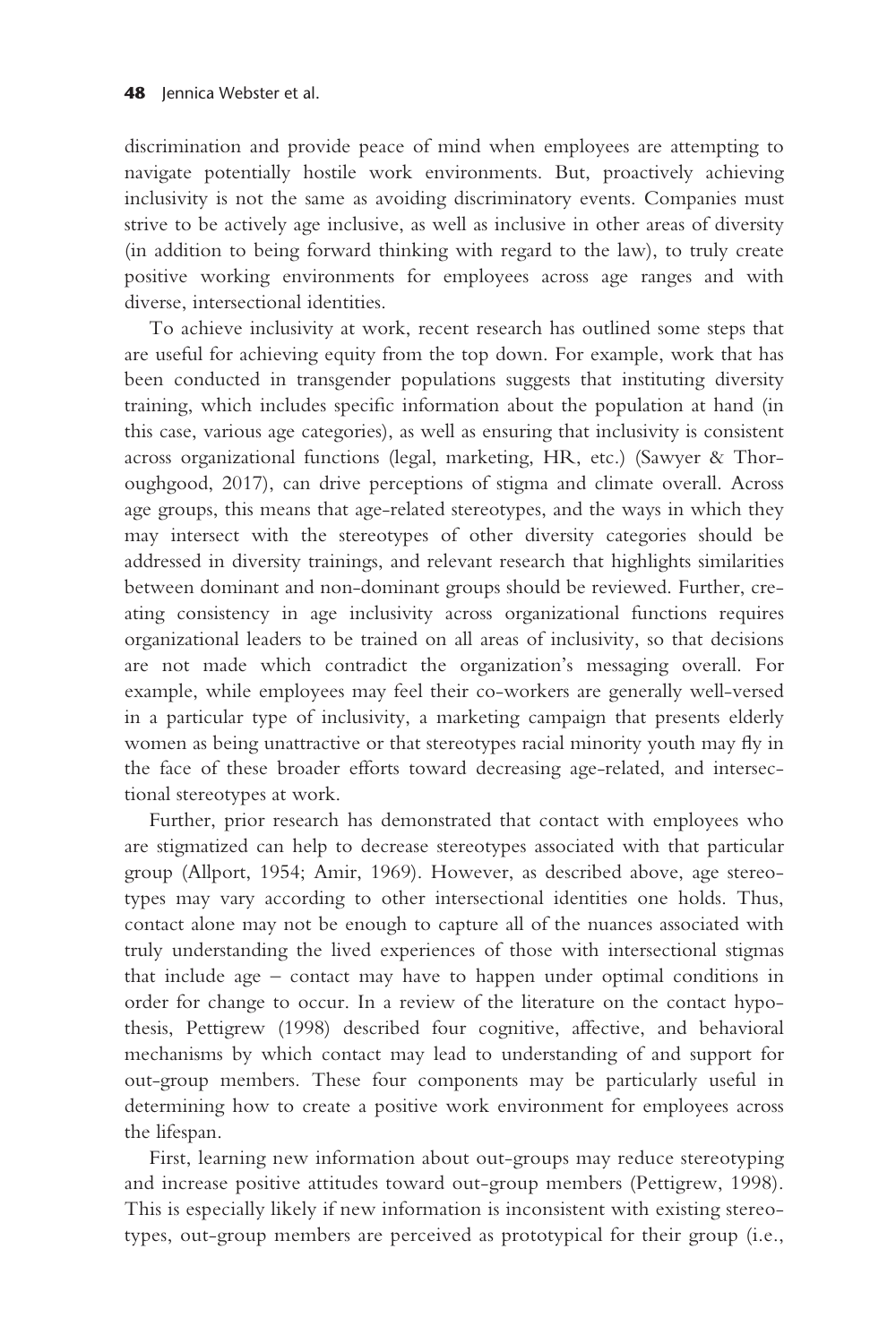contact is frequent (Rothbart & John, 1985). Thus, organizations may want to facilitate intergroup contact that is specifcally oriented toward the goal of better understanding the perspective of employees from different age groups and with other intersecting, non-dominant identities. As mentioned above, cross-age group mentoring pairs or networking events. Any event that allows for sharing of information that might be stereotype inconsistent may be useful for achieving this goal. Second, by being civil toward out-group members in order to fulfl one's duty to be a good team member, one's attitudes may change (Pettigrew, 1998). Cognitive dissonance theory suggests individuals revise their attitudes to align with their behaviors (Aronson & Patnoe, 1997). As such, because working toward common team goals requires a certain degree of civility, more inclusive attitudes may result from greater contact and collaboration with team members from perceived out-groups. Thus, sible, to enhance perceptions of similarity (working toward a common goal) as opposed to difference (being from various age or other demographic they are not seen as outliers when stereotypes are counteracted), and if this could occur through diversity training, or it could occur through diverse, organizations should also attempt to create diverse, cross-age teams when posgroups).

Third, emotional ties may be strengthened as a result of intergroup contact (Pettigrew, 1998), such that empathy increases as a function of enhanced contact with out-group members (Batson, 1987, 1991; Batson et al., 1989; Batson, Early, & Salvarani, 1997). Because empathy has been found to increase prosocial behaviors (Eisenberg & Miller, 1987; Batson, 1987, 1991; Batson et al., 1989, 1997), enhanced contact with out-group members may promote sympathy toward such individuals and, in turn, support for them by in-group members. Finally, these more inclusive, empathetic attitudes may generalize to other outgroup members not known specifcally by the target individual (Pettigrew, 1998). Thus, in-group members may become involved in broader efforts to promote workplace equality as a result of contact with out-group members. Such individuals may be more likely to pledge public support to potential victims of discrimination, in all of their intersections, thereby conveying to outgroup members that they are valued despite their broader perceptions of discrimination.

Overall, organizations should focus on creating environments in which age, and the intersections of age and other stigmatized identities, are not ignored, but rather celebrated and highlighted – with the goal of breaking down stereotypes, highlighting similarities, and encouraging empathy and productive collaboration across diverse groups of employees. In fact, research shows that being accepted for one's authentic self by co-workers is a key predictor of job attitudes (Martinez, Sawyer, Thoroughgood, Ruggs, & Smith, 2017). Thus, achieving inclusivity may help to improve the attitudes and work lives of those who promulgate stigma, as well as those who might experience it.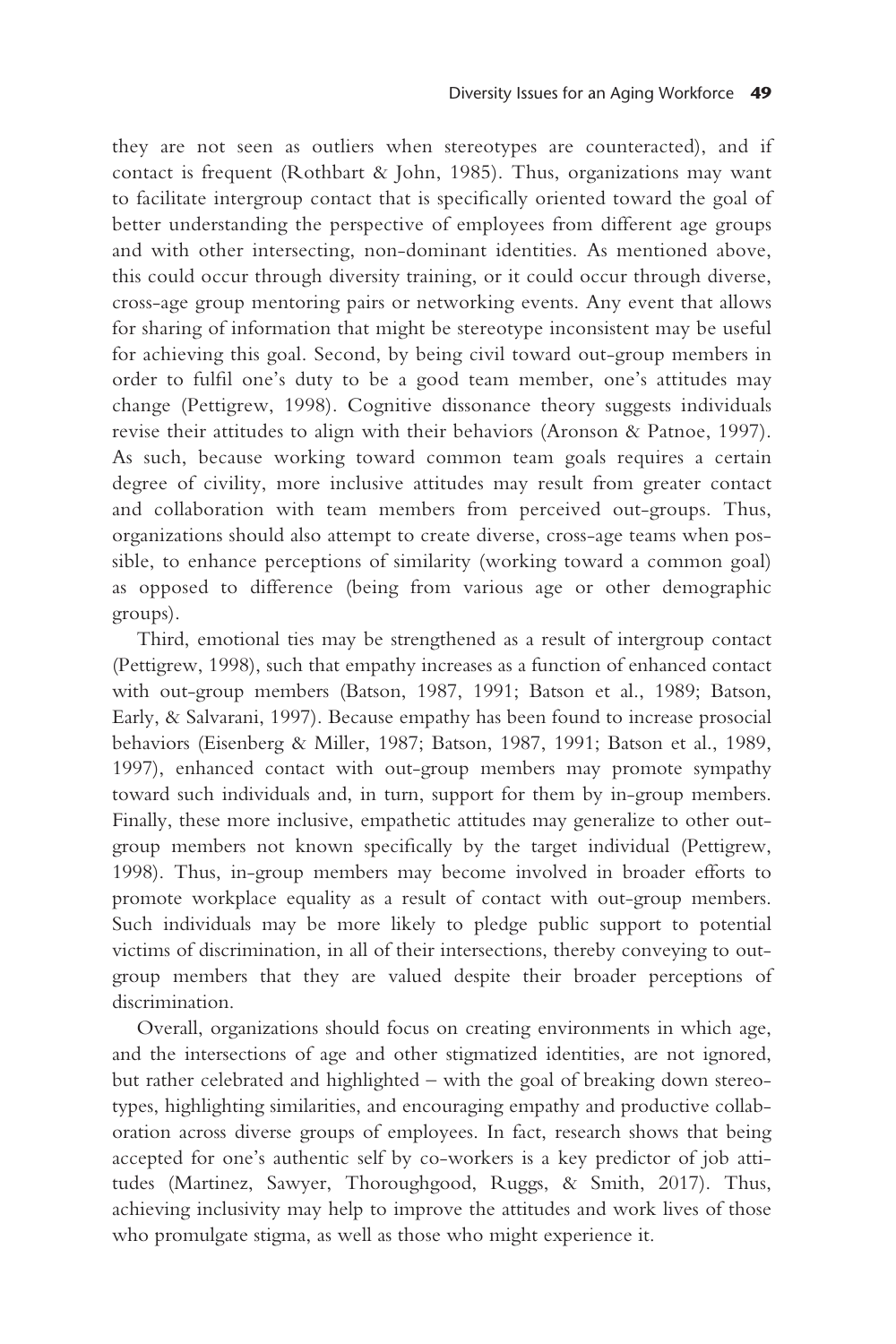#### *Individual-Level Factors*

Again, while it is the goal to ensure that workplaces are inclusive and individuals do not need to combat stigma on their own, this does not accurately describe the current state of affairs. Thus, individuals may need to leverage specifc strategies that might allow them to cope with potential stigma, should it arise. Fortunately, diverse, older populations have been demonstrated to be quite resilient in the face of hardships (Averett, Yoon, & Jenkins, 2016; Hall & Fine, 2005; Jones & Nystrom, 2002). Interestingly, those with intersectional stigmatized identities in addition to age may fare even better than their non-stigmatized counterparts in some respects (Butler, 2004). For example, they may have developed skills that help them to cope when faced with prejudice and bias due to their identities, and have already located a support system of friends, colleagues, and family who have helped them to overcome difficult situations in the past (Butler, 2004). Thus, while age-related stigma is challenging, diverse aging employees may be able to draw on past stigmatizing experiences to better respond to and cope with current or ongoing stigmatization.

Prior research has also documented specifc ways in which those with a stigmatized identity may be more resilient. One recommendation is to identify and leverage those positive relationships (family, friends, co-workers) that can help those facing intersectional age-related stigmas (Follins, Walker, & Lewis, 2014). For example, individuals could become more involved in groups within the local community in which they feel safe, or continue to remain engaged in leisure activities despite being busy with many life responsibilities (perhaps for younger workers) or constrained by loss of friends or family (perhaps for older workers). These activities may already be commonplace within diverse aging populations, given that prior research has demonstrated that 91 percent of LGBT older adults engage in weekly leisure and wellness activities, while 82 percent engage in moderate physical activities (Fredriksen-Goldsen, 2016). This is particularly important for older workers, given that group ties enhance cognitive health as individuals age (Haslam, Cruwys, Milne, Kan, & Haslam, 2016).

Further, positive attitudes toward oneself and the life cycle overall, may predict positive outcomes for diverse employees in various life stages, as they grow and change. For example, self-efficacy has been demonstrated to create resilience in stigmatized populations (Follins, Walker, & Lewis, 2014). Thus, engaging in activities at work and at home which help to drive mastery and pride in one's work can be useful in developing a buffer for those most likely to encounter stigmatizing experiences. Additionally, in a review of the literature on positive psychology and aging (Vahia, Chattillion, Kavirajan, & Depp, 2011), resilience, optimism, self-effcacy, and positive attitudes toward aging were outlined as key indicators of successful growth across the lifespan. Similarly, in a study of aging transgender individuals, agency, nurturing the spiritual self, and self-acceptance were all found to relate to resilience in the face of aging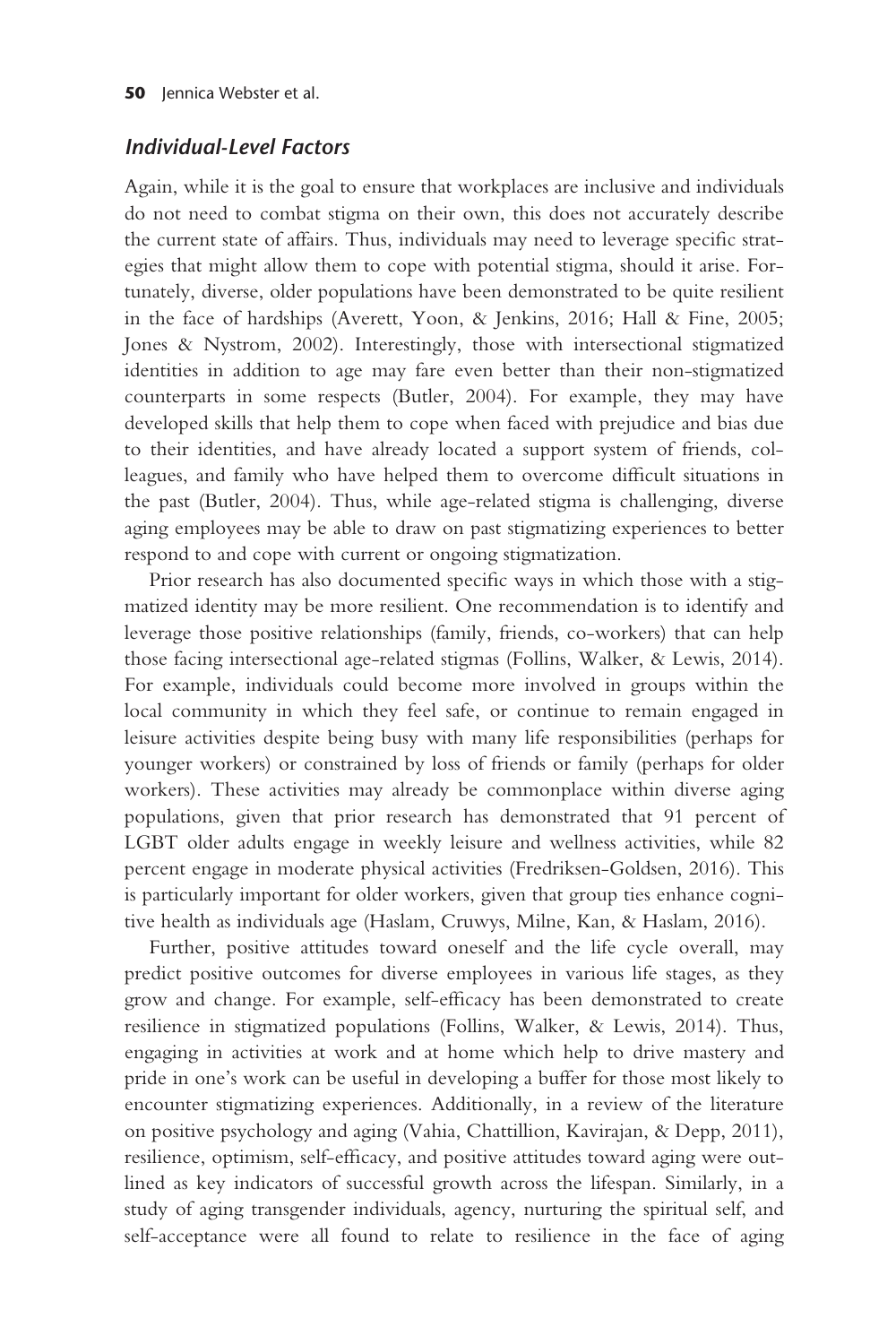(McFadden, Frankowski, Flick, & Witten, 2013). Thus, examining ways in which these resilience factors might be enhanced within diverse aging populations could help to create psychological reserves that might be drawn upon when stigmatizing events occur. In a recent study on transgender employees, mindfulness was shown to buffer the negative effects of perceived discrimination (Thoroughgood, Sawyer, & Webster, in press). Older workers experiencing stigma may be able to train themselves to effectively separate themselves from the stigmatizing views of others and to focus and draw on prior resources (past experiences with stigma, support networks), in order to overcome the negative consequences associated with intersectional age-related bias at work.

#### **Conclusion**

Overall, age and other diverse identities can intersect to create unique and meaningful employment experiences across the lifespan. In an increasingly diverse population, with regard to age, as well as gender, race/ethnicity, and sexual orientation it is important to understand the implications of age for employees who may hold other non-dominant identities. Stereotypes that exist at the interstices of age, race, gender, and sexual orientation can accumulate and exacerbate over the lifespan. Thus, it is important that workplaces, and society more broadly, create inclusive spaces for individuals at every age, and within every diverse group. In this way, we can strive to be the generation that creates a more fair and just world for future generations to come.

#### **References**

- Abele, A. E., & Spurk, D. (2011). The dual impact of gender and the infuence of timing of parenthood on men's and women's career development: Longitudinal fndings. *International Journal of Behavioral Development*, *35*, 225–232.
- Adams, G. A., & Webster, J. R. (2017). When leaders are not who they appear: The effects of leader disclosure of a concealable stigma on follower reactions. *Journal of Applied Social Psychology*, *47*, 649–664.
- Administration on Aging (2014). *A profle of older Americans 2014*. US Department of Health and Human Services. Retrieved from [www.acl.gov/sites/default/fles/](www.acl.gov) [Aging%20and%20Disability%20in%20America/2014-Profle.pdf.](www.acl.gov)
- Allport, G. W. (1954). *The nature of prejudice*. Reading, MA: Addison-Wesley.
- Amir, Y. (1969). Contact hypothesis in ethnic relations. *Psychological Bulletin*, *71*, 319.
- Aronson, E., & Patnoe, S. (1997). *The jigsaw classroom*. New York: Longman.
- Aumann, K., Gajinsky, E., Sakai, K., Brown, M., & Bond, J. T. (2010). *The elder care case study: Everyday realities and wishes for change*. New York: Families and Work Institute.
- Averett, P., Yoon, I., & Jenkins, C. L. (2013). Older lesbian experiences of homophobia and ageism. *Journal of Social Service Research*, *29*, 3–15.
- Badgett, M. V., Lau, H., Sears, B., & Ho, D. (2007). *Bias in the workplace: Consistent evidence of sexual orientation and gender identity discrimination*. Los Angeles: The Williams Institute, University of California.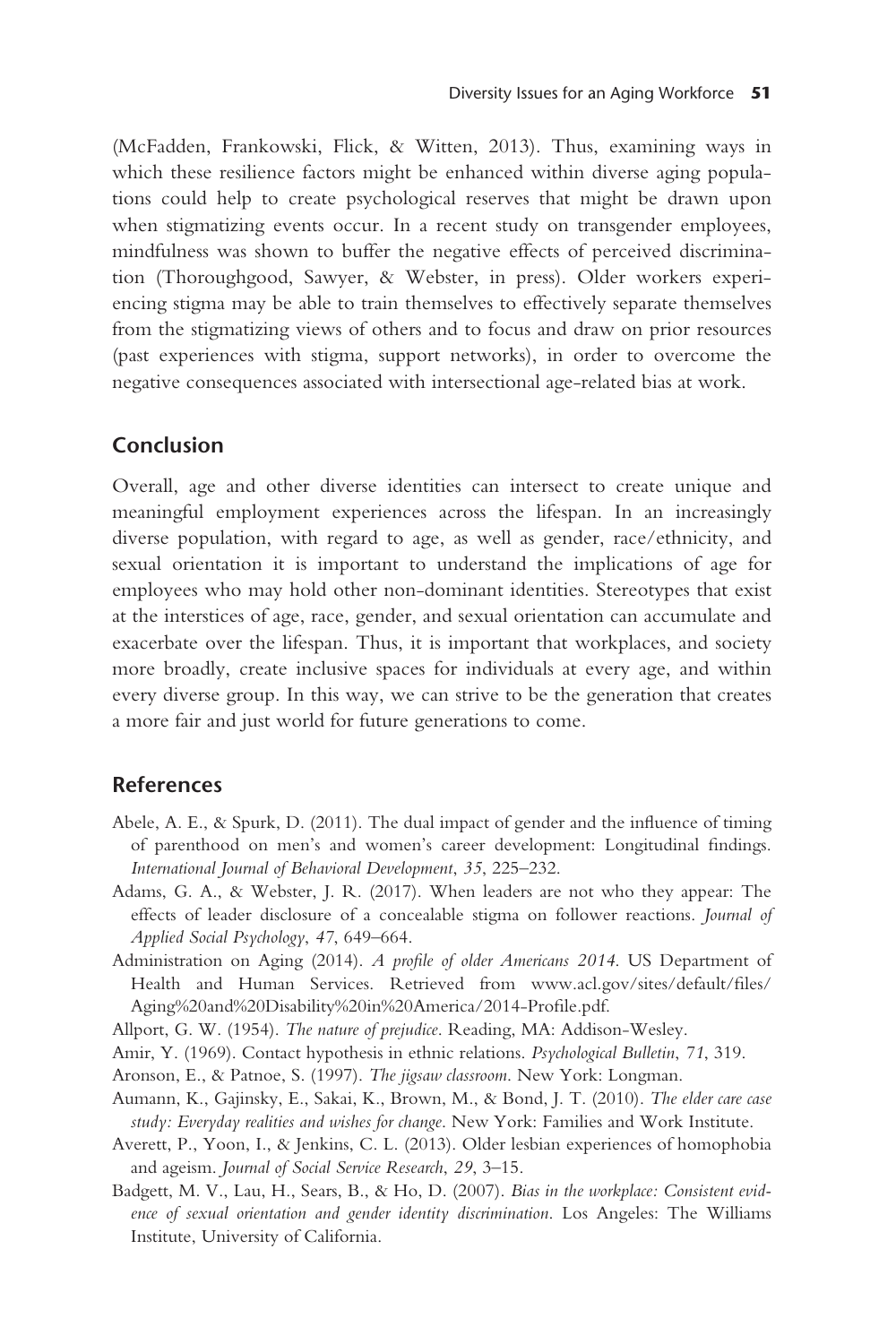- Bal, A. C., Reiss, A. E. B., Rudolph, C. W., & Baltes, B. B. (2011). Examining positive and negative perceptions of older workers: A meta-analysis. *The Journals of Gerontology Series B: Psychological Sciences and Social Sciences*, *66*, 687–698.
- Batson, C. D. (1987). Prosocial motivation: Is it ever truly altruistic? *Advances in Experimental Social Psychology*, *20*, 65–122.
- Batson, C. D. (1991). *The altruism question: Towards a social-psychological answer*. Hillsdale, NJ: Erlbaum.
- Batson, C. D., Batson, J. G., Grifftt, C. A., Barrientos, S., Brandt, J. R., Sprengelmeyer, P., & Bayly, M. J. (1989). Negative-state relief and the empathy – altruism hypothesis. *Journal of Personality and Social Psychology*, *56*, 922.
- Batson, C. D., Early, S., & Salvarani, G. (1997). Perspective taking: Imagining how another feels versus imaging how you would feel. *Personality and Social Psychology Bulletin*, *23*, 751–758.
- Blashill, A. J., & Powlishta, K. K. (2009). Gay stereotypes: The use of sexual orientation as a cue for gender-related attributes. *Sex Roles*, *61*, 783–793.
- Bostwick, W. B., Boyd, C. J., Hughes, T. L., West, B. T., & McCabe, S. E. (2014). Discrimination and mental health among lesbian, gay, and bisexual adults in the United States. *American Journal of Orthopsychiatry*, *84*, 35.
- Brown, T. H. (2016). Diverging fortunes: Racial/ethnic inequality in wealth trajectories in middle and late life. *Race and Social Problems*, *1*, 29–41.
- Burgess, D., & Borgida, E. (1999). Who women are, who women should be: Descriptive and prescriptive gender stereotyping in sex discrimination. *Psychology, Public Policy, and Law*, *5*, 665–692.
- Butler, J. (2004). *Undoing gender.* Demark: Psychology Press.
- Catalyst (2016a). *Catalyst quick take: Women's earnings and income.* New York: Catalyst.
- Catalyst (2016b). *2015 Catalyst census: Women and men board directors*. New York: Catalyst.
- Cha, Y. (2013). Overwork and the persistence of gender segregation in occupations. *Gender and Society*, *27*, 158–184.
- Chiu, W., Chan, A. W., Snape, E., & Redman, T. (2001). Age stereotypes and discriminatory attitudes towards older workers: An East–West comparison. *Human Relations*, *54*, 629–661.
- Chung-Herrera, B. G., & Lankau, M. J. (2005). Are we there yet? An assessment of ft between stereotypes of minority managers and the successful-manager prototype. *Journal of Applied Social Psychology*, *35*, 2029–2056.
- Clair, J. A., Beatty, J. E., & MacLean, T. L. (2005). Out of sight but not out of mind: Managing invisible social identities in the workplace. *Academy of Management Review*, *30*, 78–95.
- Cohen, T. R., Hall, D. L., & Tuttle, J. (2009). Attitudes toward stereotypical versus counter-stereotypical gay men and lesbians. *Journal of Sex Research*, *46*, 274–281.
- Cole, E. R. (2009). Intersectionality and research in psychology. *American Psychologist*, *64*, 170–180.
- and sexual orientation among adults aged 18–44 in the United States: Data from the Copen, C. E., Chandra, A., & Febo-Vazquez, I. (2016). Sexual behavior, sexual attraction, 2011–2013 National Survey of Family Growth. *National Health Statistics Reports*, *88*, 1–14.
- Cortina, L. M. (2008). Unseen injustice: Incivility as modern discrimination in organizations. *Academy of Management Review*, *33*, 55–75.
- Crenshaw, K. (1989). Demarginalizing the intersection of race and sex: A black feminist critique of antidiscrimination doctrine, feminist theory and antiracist politics. *University of Chicago Legal Forum*, 139–167.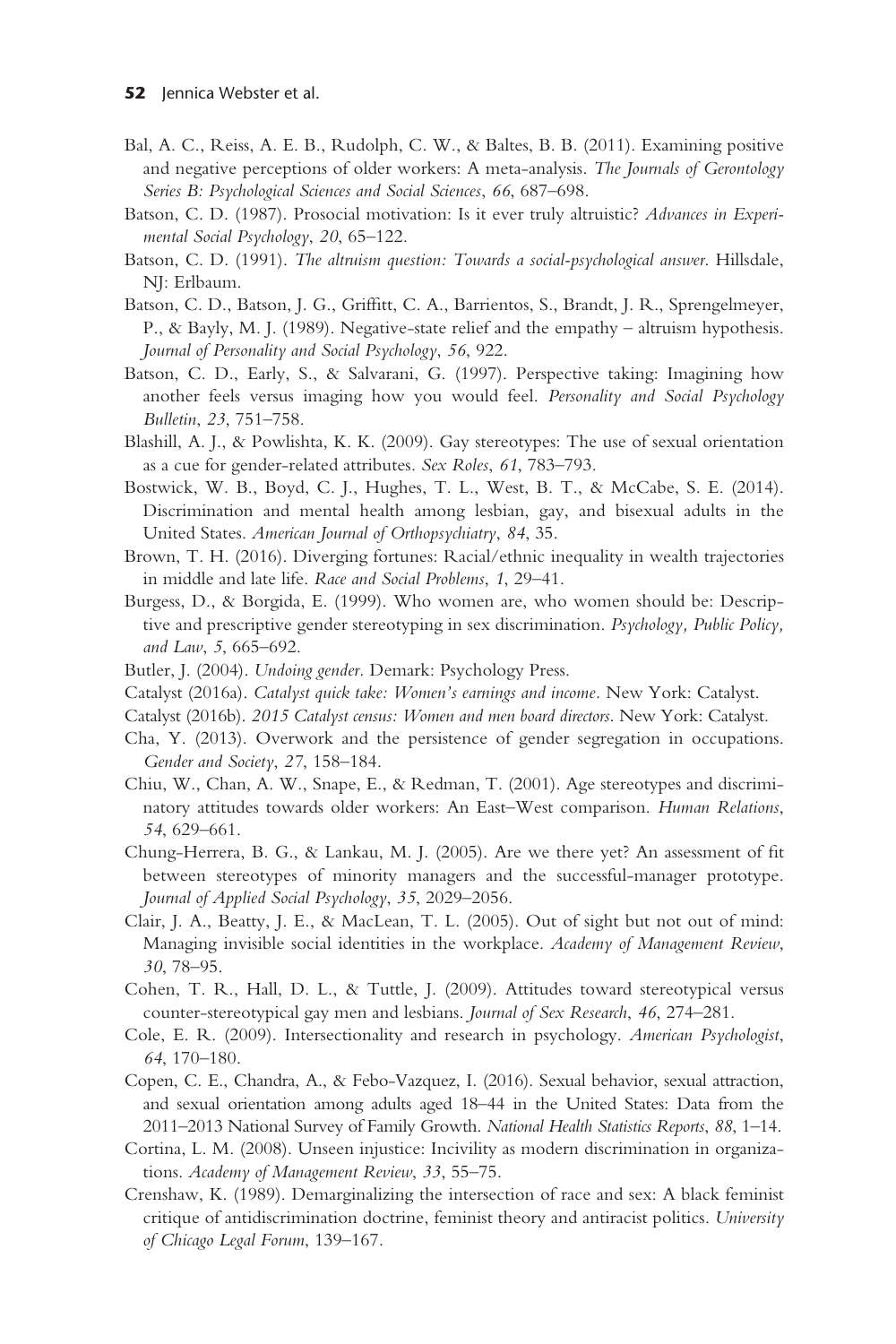- Crenshaw, K. (1991). Mapping the margins: Intersectionality, identity, politics, and violence against women of color. *Stanford Law Review*, *43*, 1241–1299.
- & G. Lindzey (Eds.), *The handbook of social psychology* (pp. 504–553). New York: Crocker, J., Major, B., & Steele, C. (1998). Social stigma. In D. T. Gilbert, S. T. Fiske, McGraw-Hill.
- DeArmond, S., Tye, M., Chen, P. Y., Krauss, A., Rogers, D. A., & Sintek, E. (2006). Age and gender stereotypes: New challenges in a changing workplace and workforce. *Journal of Applied Social Psychology*, *36*, 2184–2214.
- Deitch, E. A., Barsky, A., Butz, R. M., Chan, S., Brief, A. P., & Bradley, J. C. (2003). Subtle yet signifcant: The existence and impact of everyday racial discrimination in the workplace. *Human Relations*, *56*, 1299–1324.
- Dixon, J. (2012). Communicating (St)ageism: Exploring stereotypes of age and sexuality in the workplace. *Research on Aging*, *34*, 654–669.
- Dixon, J. C., & Rosenbaum, M. S. (2004). Nice to know you? Testing contact, cultural, and group threat theories of anti-Black and anti-Hispanic stereotypes. *Social Science Quarterly*, *85*, 257–280.
- Dovidio, J. F., Gaertner, S. L., & Kawakami, K. (2010). Racism. In J. F. Dovidio, M. Hewstone, P. Glick, & V. M. Esses (Eds.), *Handbook of prejudice, stereotyping, and discrimination* (pp. 312–327). Thousand Oaks, CA: Sage.
- Dowd, J. J., & Bengtson, V. L. (1978). Aging in minority populations: An examination of the double jeopardy hypothesis. *Journal of Gerontology*, *33*, 427–436.
- Eagly, A. H. (1987). *Sex differences in social behavior: A social role interpretation*. Hillsdale, NJ: Lawrence Erlbaum.
- Eagly, A. H., & Karau, S. J. (2002). Role congruity theory of prejudice toward female leaders. *Psychological Bulletin*, *108*, 233–256.
- *developmental social psychology of gender* (pp. 123–174). Mahwah, NJ: Lawrence Erlbaum. Eagly, A. H., Wood, W., & Diekman, A. B. (2000). Social role theory of sex differences and similarities: A current appraisal. In T. Eckes, & H. M. Trautner (Eds.), *The*
- Eisenberg, N., & Miller, P. A. (1987). The relation of empathy to prosocial and related behaviors. *Psychological Bulletin*, *101*, 91.
- Fasbender, U., & Wang, M. (2017). Negative attitudes toward older workers and hiring decisions: Testing the moderating role of decision makers core self-evaluations. *Frontiers in Psychology*, *7*, 1–10.
- Finkelstein, L. M., King, E. B., & Voyles, E. C. (2015). Age metastereotyping and crossage workplace interactions: A meta view of age stereotypes at work. *Work, Aging and Retirement*, *1*, 26–40.
- Finkelstein, L. M., Ryan, K. M., & King, E. B. (2013). What do the young (old) people think of me? Content and accuracy of age-based metastereotypes. *European Journal of Work and Organizational Psychology*, *22*, 633–657.
- Fiske, S. T., & Neuberg, S. L. (1990). A continuum of impression formation, from category-based to individuating processes: Infuences of information and motivation on attention and interpretation. *Advances in Experimental Social Psychology*, *23*, 1–74.
- Fiske, S. T., Cuddy, A. J., & Glick, P. (2007). Universal dimensions of social cognition: Warmth and competence. *Trends in Cognitive Sciences*, *11*, 77–83.
- Follins, L. D., Walker, J. N. J., & Lewis, M. K. (2014). Resilience in Black lesbian, gay, bisexual, and transgender individuals: A critical review of the literature. *Journal of Gay & Lesbian Mental Health*, *18*, 190–212.
- Fredriksen-Goldsen, K. I. (2016). The future of LGBT+ aging: A blueprint for action in services, policies, and research. *Generations*, *40*, 6–15.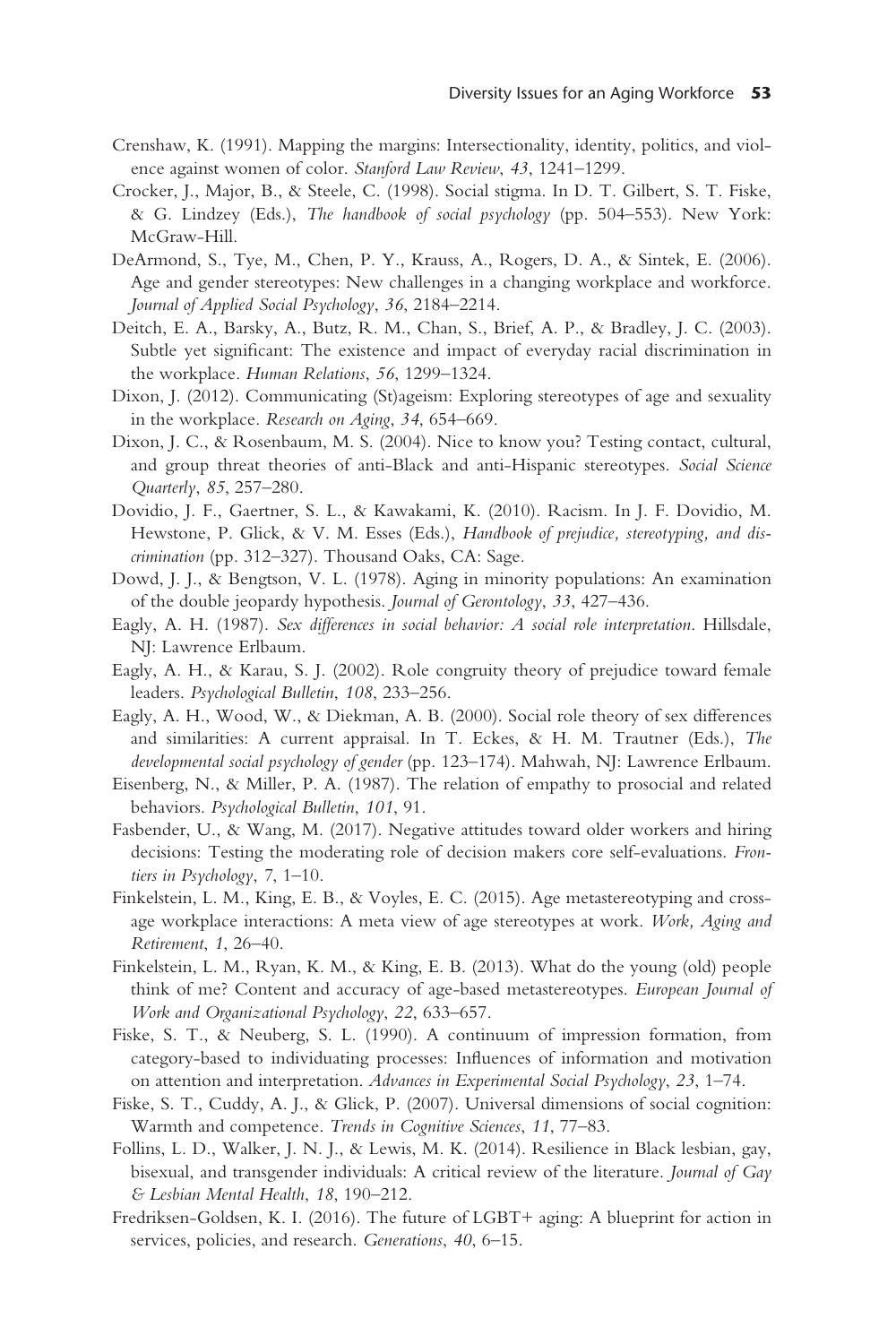- Fredriksen-Goldsen, K. I., & Kim, H. J. (2017). The science of conducting research with LGBT older adults – An introduction to Aging with Pride: National Health, Aging, Sexuality and Gender Study. *The Gerontologist*, *57*, 1–14.
- Hoy-Ellis, C. P., … & Muraco, A. (2013). Physical and mental health of transgender Fredriksen-Goldsen, K. I., Cook-Daniels, L., Kim, H. J., Erosheva, E. A., Emlet, C. A., older adults: An at-risk and underserved population. *The Gerontologist*, *54*, 488–500.
- Fredriksen-Goldsen, K. I., Kim, H. J., Barkan, S. E., Muraco, A., & Hoy-Ellis, C. P. (2013). Health disparities among lesbian, gay, and bisexual older adults: Results from a population-based study. *American Journal of Public Health*, *103*, 1802–1809.
- Fredriksen-Goldsen, K. I., Kim, H. J., Shiu, C., Goldsen, J., & Emlet, C. (2015). Successful aging among LGBT older adults: Physical and mental health-related quality of life by age group. *The Gerontologist*, *55*, 154–168.
- Gilbert, J., Carr-Ruffno, N., Ivancevich, J. M., & Lownes-Jackson, M. (2003). An empirical examination of inter-ethnic stereotypes: Comparing Asian American and African American employees. *Public Personnel Management*, *32*, 251–266.
- Goffman, E. (1963). *Stigma: Notes on a spoiled identity*. Traverse City, MI: Jenkins Publishing Group*.*
- Gopaldas, A. (2013). Intersectionality 101. *Journal of Public Policy and Marketing*, *32*, 90–94.
- Gordon, R. A., & Arvey, R. D. (2004). Age bias in laboratory and feld settings: A meta-analytic investigation. *Journal of Applied Social Psychology*, *34*, 468–492.
- Grant, J. M., Mottet, L. A., Tanis, J., Harrison, L., Herman, J., & Keisling, M. (2010). *National transgender discrimination survey report on health and health care.* National Center for Transgender Equality and the National Gay and Lesbian Task Force.
- Hall, R. L., & Fine, M. (2005). The stories we tell: The lives and friendship of two older Black lesbians*. Psychology of Women Quarterly*, *29*, 177–187.
- Hancock, A. (2007). Examining intersectionality as a research paradigm: Multiplication doesn't equal quick addition, *Perspectives on Politics*, *5*, 63–79.
- Haslam, C., Cruwys, T., Milne, M., Kan, C. H., & Haslam, S. A. (2016). Group ties protect cognitive health by promoting social identifcation and social support. *Journal of Aging and Health*, *28*, 244–266.
- Haveman, H. A., & Beresford, L. S. (2011). If you're so smart, why aren't you the boss? Explaining the persistent vertical gender gap in management. *Annals of the American Academy of Political and Social Science*, *639*, 114–130.
- Heilman, M. E. (1983). Sex bias in work settings: The lack of ft model. *Research in Organizational Behavior*, *5*, 269–298.
- Heilman, M. E. (2001). Description and prescription: How gender stereotypes prevent women's ascent up the organizational ladder. *Journal of Social Issues*, *57*, 657–674.
- Heilman, M. E., Block, C. J., & Lucas, J. A. (1992). Presumed incompetent? Stigmatization and affrmative action efforts. *Journal of Applied Psychology*, *77*, 536.
- Hirschfeld, R. R., & Thomas, C. H. (2011). Age and gender based role incongruence: Implications for knowledge mastery and observed leadership potential among personnel in a leadership development program. *Personnel Psychology*, *54*, 661–692.
- Hurh, W. M., & Kim, K. C. (1989). The "success" image of Asian Americans: Its validity, and its practical and theoretical implications. *Ethnic and Racial Studies*, *12*, 512–538.
- Jones, E. E., Farina, A., Hastorf, A. H., Markus, H., Miller, D. T., & Scott, R. A. (1984). *Social stigma: The psychology of marked relationships.* New York: Freeman.
- Jones, S. (2017, June). White men account for 72% of corporate leadership at 16 of the [06/09/white-men-senior-executives-fortune-500-companies-diversity-data/](http://fortune.com). Fortune 500 companies. *Fortune Magazine*. Retrieved from [http://fortune.com/2017/](http://fortune.com)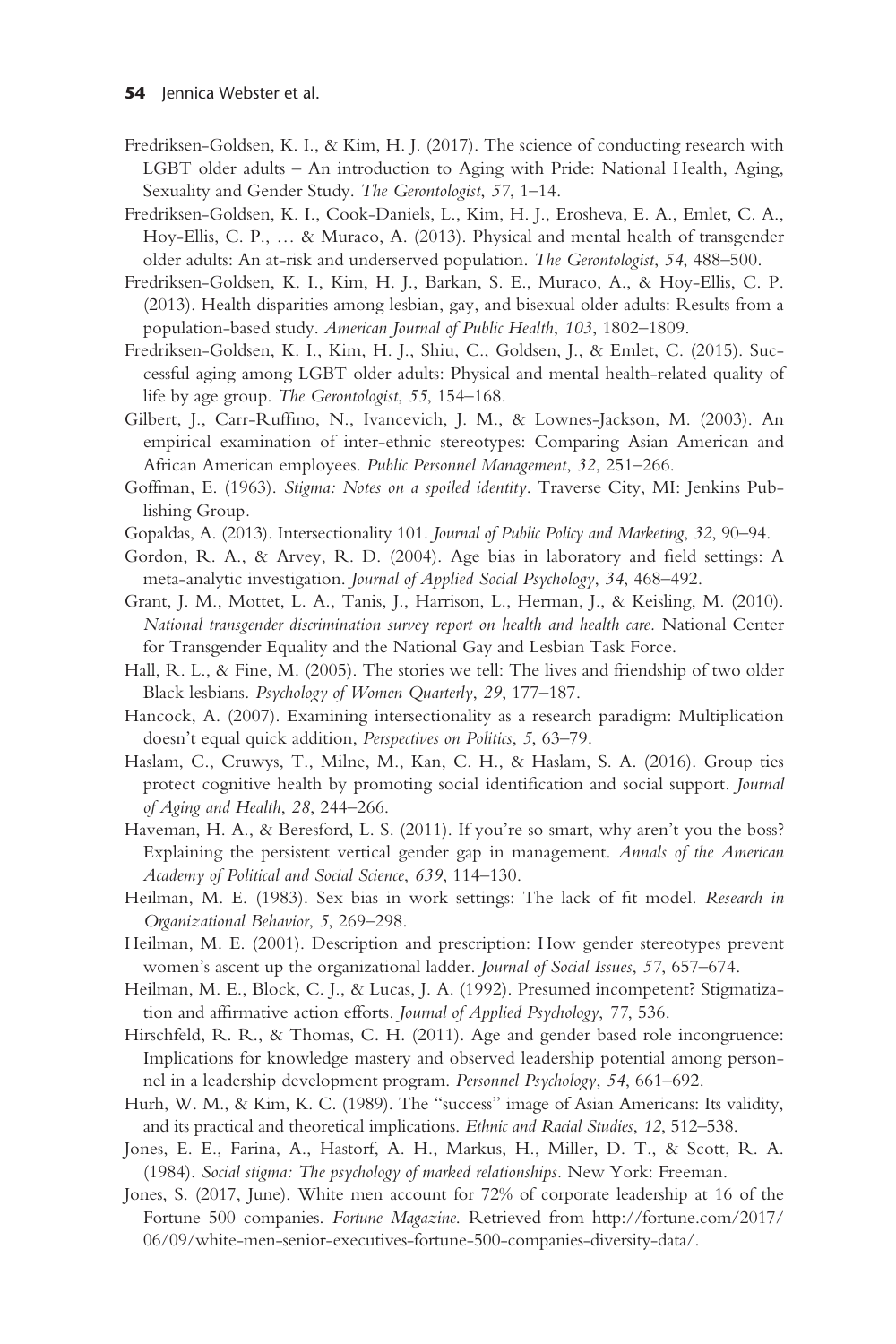- Jones, T. C., & Nystrom, N. M. (2002). Looking back … looking forward: Addressing the lives of lesbians 55 and older. *Journal of Women and Aging*, *14*, 59–76.
- Kanfer, R., & Ackerman, P. L. (2004). Aging, adult development, and work motivation. *The Academy of Management Review*, *29*, 440–458.
- Kang, S. K., & Bodenhausen, G. V. (2015). Multiple identities in social perception and interaction: Challenges and opportunities. *Annual Review of Psychology*, *66*, 547–574.
- Kang, S. K., & Chasteen, A. L. (2009). Beyond the double-jeopardy hypothesis: Assessing emotion on the faces of multiply-categorizable targets of prejudice. *Journal of Experimental Social Psychology*, *45*, 1281–1285.
- Katz-Wise, S. L., & Hyde, J. S. (2012). Victimization experiences of lesbian, gay, and bisexual individuals: A meta-analysis. *Journal of Sex Research*, *49*, 142–167.
- Kim, H., & Fredriksen-Goldsen, K. (2016). Disparities in mental health quality of life between Hispanic and non-Hispanic White LGB midlife and older adults and the infuence of lifetime discrimination, social connectedness, socioeconomic status, and perceived stress. *Research on Aging*, *39*, 991–1012.
- Kim, H., Jen, S., & Fredriksen-Goldsen, K. (2016). Health differences among African American, Hispanic, and White LGBT older adults. *The Gerontologist*, *56*, 653–653.
- King, E. B., Mohr, J. J., Peddie, C. I., Jones, K. P., & Kendra, M. (2014). Predictors of identity management: An exploratory experience-sampling study of lesbian, gay, and bisexual workers. *Journal of Management*, *43*, 476–502.
- King, E. B., Reilly, C., & Hebl, M. (2008). The best of times, the worst of times: Exploring dual perspectives of "coming out" in the workplace. *Group & Organization Management*, *33*, 566–601.
- Kirschenman, J., & Neckerman, K. M. (1991). "We'd love to hire them, but …": The meaning of race for employers. *The Urban Underclass*, *203*, 203–232.
- Kite, M. E., & Deaux, K. (1987). Gender belief systems: Homosexuality and the implicit inversion theory. *Psychology of Women Quarterly*, *11*, 83–96.
- Kite, M. E., Stockdale, G. D., Whitley, B. E., & Johnson, B. T. (2005). Attitudes towards younger and older adults: An updated meta-analytic review. *Journal of Social Issues*, *61*, 241–266.
- workplace. In *The role of demographics in occupational stress and well being* (pp. 41–82). Kollen, T. (2014). A review of minority stress related to employees' demographics and the development of an intersectional framework for their coping strategies in the Bingley, UK: Emerald Publishing Group.
- Kornadt, A. E., Voss, P., & Rothermund, K. (2013). Multiple standards of aging: Gender specifc age stereotypes in different life domains. *European Journal of Ageing*, *10*, 335–344.
- Kulik, C. T. (2014). Working below and above the line: The research-practice gap in diversity management. *Human Resource Management*, *24*, 129–144.
- Lamont, R. A, Swift, H. J., Abrams, D. (2015). A review and meta-analysis of age-based stereotype threat: Negative stereotypes, not facts, do the damage. *Psychology of Aging*, *30*, 180–193.
- Liberman, B. E., & Golom, F. D. (2015). Think manager, think male? Heterosexuals' stereotypes of gay and lesbian managers. *Equality, Diversity, and Inclusion: An International Journal*, *34*, 566–578.
- Livingston, R. W., Rosette, A. S., & Washington, E. F. (2012). Can an agentic Black woman get ahead? The impact of race and interpersonal dominance on perceptions of female leaders. *Psychological Science*, *23*, 354–358.
- Lucksted, A. (2004). Lesbian, gay, bisexual, and transgender people receiving services in the public mental health system: Raising issues. *Journal of Gay and Lesbian Psychotherapy*, *8*, 25–42.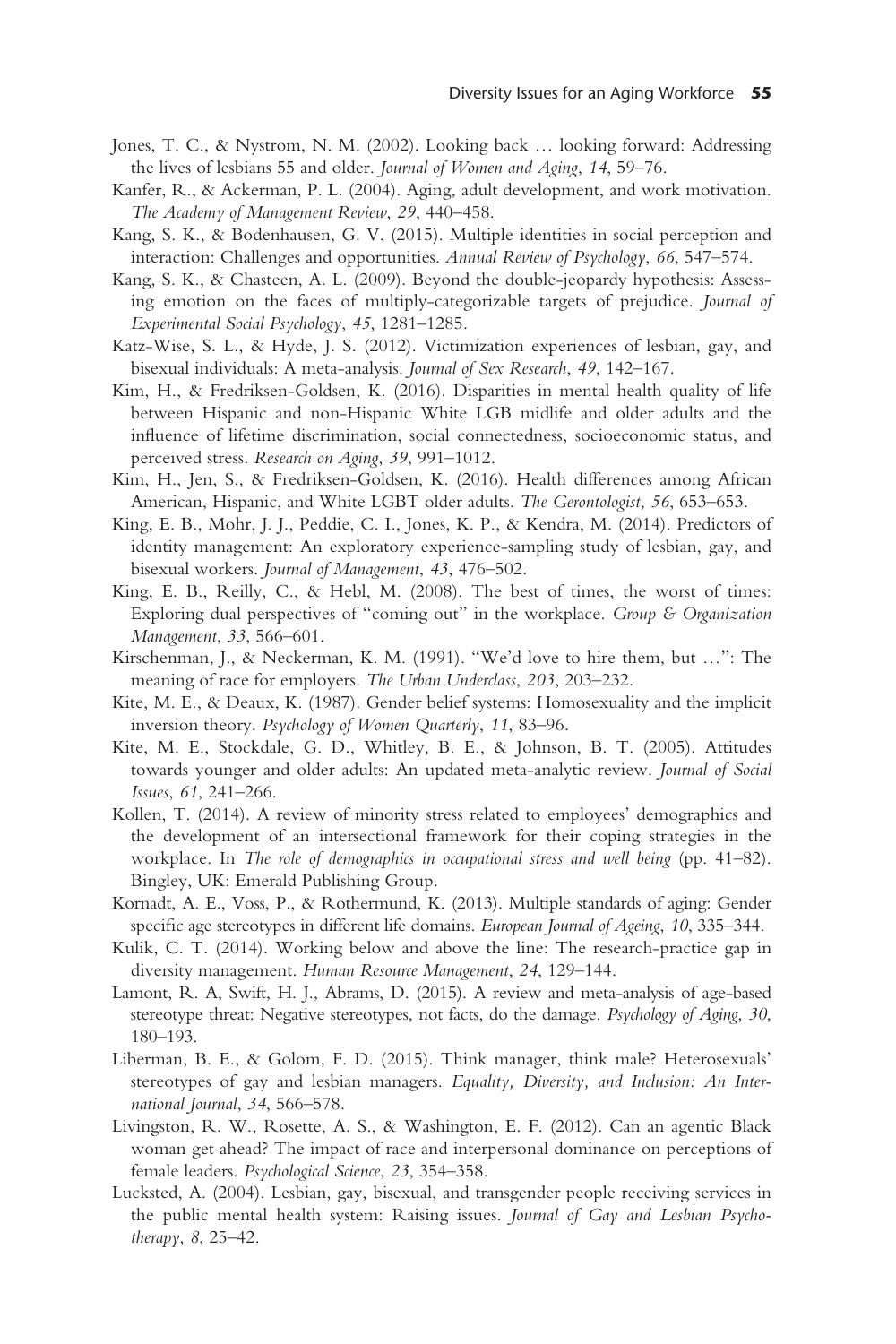- Major, B., & O'Brien, L. T. (2005). System-justifying beliefs and psychological wellbeing: The roles of group status and identity. *Society for Personality and Social Psychology*, *31*, 1718–1729.
- Marcus, J., & Fritzsche, B. A. (2015). One size doesn't ft all: Toward a theory on the intersectional salience of ageism at work. *Organizational Psychology Review*, *5*, 168–188.
- Martinez, L. R., Sawyer, K. B., Thoroughgood, C. N., Ruggs, E. N., & Smith, N. A. (2017). The importance of being "me": The relation between authentic identity expression and transgender employees' work-related attitudes and experiences. *Journal of Applied Psychology*, *102*, 215–226.
- McCall, L. (2005). The complexity of intersectionality. *Signs*, *30*, 1771–1800.
- McGirt, E. (2016, January). Why race and culture matter in the c-suite. *Fortune Magazine*. Retrieved from [http://fortune.com/black-executives-men-c-suite/.](http://fortune.com)
- McFadden, S. H., Frankowski, S., Flick, H., & Witten, T. M. (2013). Resilience and multiple stigmatized identities: Lessons from transgender persons' refections on aging. In J. D. Sinnott (Ed.), *Positive psychology: Advances in understanding adult motivation*  (pp. 247–267). New York: Springer.
- McKernan, S. M., Ratcliffe, C., Steuerle, C. E., & Zhang, S. (2013). *Less than equal: Racial disparities in wealth accumulation*. Washington, DC: Urban Institute.
- Ng, T. W., & Feldman, D. C. (2008). The relationship of age to ten dimensions of job performance. *Journal of Applied Psychology*, *93*, 392–423.
- Ng, T. W., & Feldman, D. C. (2009). How broadly does education contribute to job performance? *Personnel Psychology*, *62*, 89–134.
- Ng, T. W., & Feldman, D. C. (2010). The relationships of age with job attitudes: A meta-analysis. *Personnel Psychology*, *63*, 677–718.
- Ng, T. W., & Feldman, D. C. (2012). Evaluating six common stereotypes about older workers with meta-analytical data. *Personnel Psychology*, *65*, 821–858.
- Norton, A. T., & Herek, G. M. (2013). Heterosexuals' attitudes toward transgender people: Findings from a national probability sample of US adults. *Sex Roles*, *68*, 1*–*16.
- Oliveira, E., & Cabral-Cardoso, C. (2017). Older workers representation and age-based stereotype threats in the workplace. *Journal of Managerial Psychology*, *32*, 254–268.
- Pedulla, D. S. (2014). The positive consequences of negative stereotypes: Race, sexual orientation, and the job application process. *Social Psychology Quarterly*, *77*, 75–94.
- Pettigrew, T. F. (1998). Intergroup contact theory. *Annual Review of Psychology*, 49, 65–85.
- Posthuma, R. A., & Campion, M. A. (2009). Age stereotypes in the workplace: Common stereotypes, moderators, and future research directions. *Journal of Management*, *35*, 158–188.
- Posthuma, R. A., & Guerrero, L. (2013). Age stereotypes in the workplace: Multidimensionality, cross-cultural applications, and directions for future research. In J. Field, R. J. Burke, & C. L. Cooper (Eds.), *The SAGE handbook of aging, work and society*  (pp. 250–265). Thousand Oaks, CA: Sage.
- Posthuma, R. A., Wagstaff, M. F., & Campion, M. A. (2012). Age stereotypes and workplace age discrimination. In W. C. Borman & J. W. Hedge (Eds.), *The Oxford handbook of work and aging* (pp. 298–312*).* New York: Oxford University Press.
- Prentice, D. A., & Carranza, E. (2002). What women and men should be, shouldn't be, are allowed to be, and don't have to be: The contents of prescriptive gender stereotypes. *Psychology of Women Quarterly*, *26*, 269–281.
- Purdie-Vaughns, V., & Eibach, R. P. (2008). Intersectional invisibility: The distinct advantages and disadvantages of multiple subordinate-group identities. *Sex Roles*, *59*, 377–391.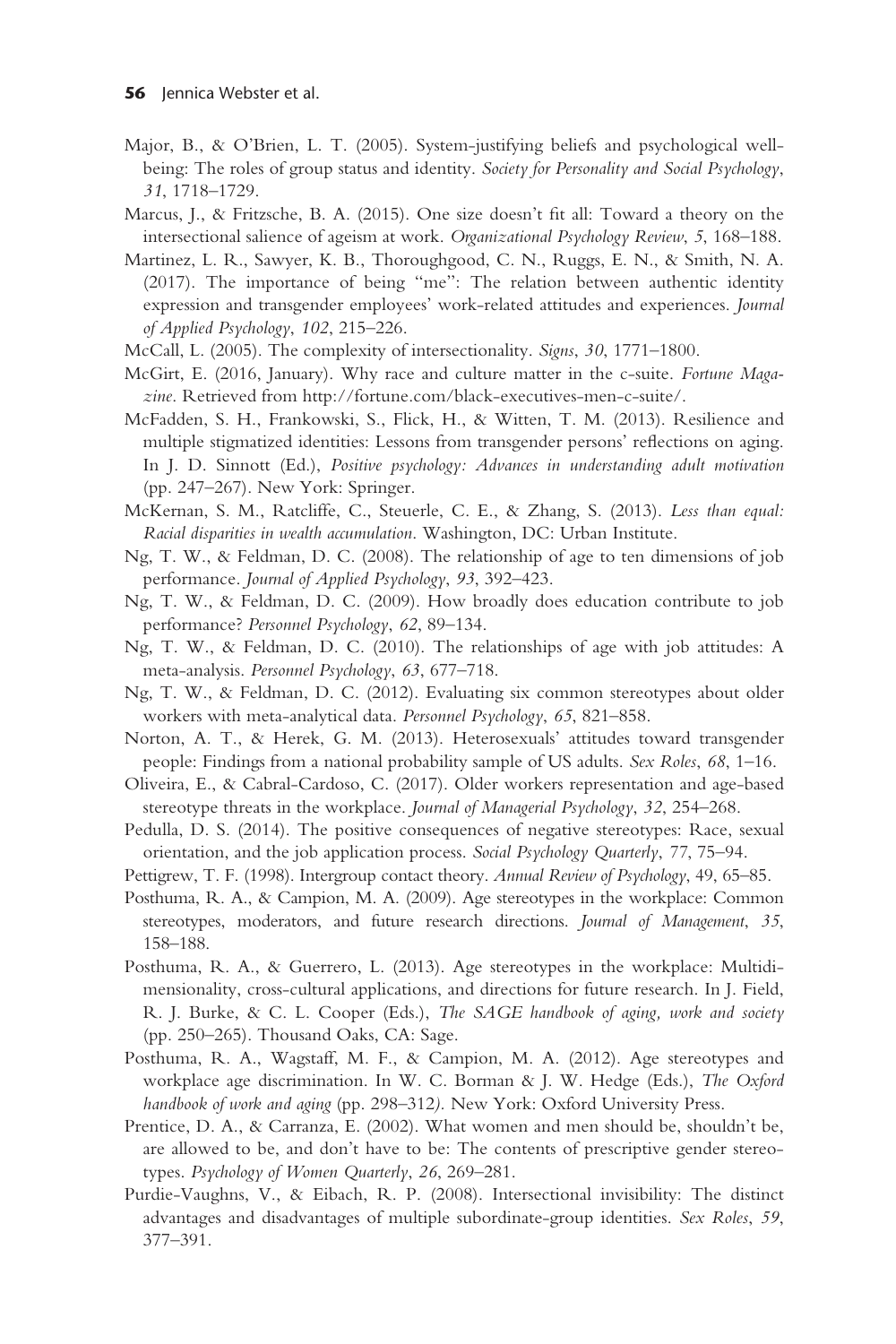- Ragins, B. R., Singh, R., & Cornwell, J. M. (2007). Making the invisible visible: Fear and disclosure of sexual orientation at work. *Journal of Applied Psychology*, *92*, 1103–1118.
- Robbins, S. P., & Judge, T. A. (2010). *Organizational Behavior* (14th ed.)*.* Upper Saddle River, NJ: Prentice Hall.
- Rosette, A. S., & Livingston, R. W. (2012). Failure is not an option for Black women: Effects of organizational performance on leaders with single versus dual-subordinate identities. *Journal of Experimental Social Psychology*, *48*, 1162–1167.
- Rothbart, M., & John, O. P. (1985). Social categorization and behavioral episodes: A cognitive analysis of the effects of intergroup contact. *Journal of Social Issues*, *41*, 81–104.
- Rowe, M. P. (1990). Barriers to equality: The power of subtle discrimination to maintain unequal opportunity. *Employee Responsibilities and Rights Journal*, *3*, 153–163.
- Rudman, L. A., Phelan, J. E. (2008). Backlash effects for disconfrming gender stereotypes in organizations. *Research in Organizational Behavior*, *28*, 61–79.
- Rudolph, C. W. (2016). Lifespan developmental perspectives on working: A literature review of motivational theories. *Work, Aging, and Retirement*, *2*, 130–158.
- Rudolph, C. W., & Zacher, H. (2017). Considering generations from a lifespan developmental perspective. *Work, Aging and Retirement*, *3*, 113–129.
- Ruel, E., & Hauser, R. M. (2013). Explaining the gender wealth gap. *Demography*, *50*, 1155–1176.
- Ruggs, E. N., Hebl, M. R., Walker, S. S., & Fa-Kaji, N. (2014). Selection biases that emerge when age meets gender. *Journal of Managerial Psychology*, *29*, 1028–1043.
- Sawyer, K., & Thoroughgood, C. (2017). Gender non-conformity and the modern workplace. *Organizational Dynamics*, *46*, 1–8.
- Sawyer, K., Thoroughgood, C., & Webster, J. R. (2016). Beyond the gender binary: Achieving a more complete understanding of transgender workplace experiences. In T. Kollen (Ed.), *Sexual orientation and transgender issues in organizations – Global perspectives on LBGT workforce diversity* (pp. 21–42)*.* New York: Springer.
- Sears, B., & Mallory, C. (2011). *Documented evidence of employment discrimination and its effects on LGBT people*. Los Angeles, CA: The Williams Institute, UCLA School of Law.
- Schein, V. E. (1973). The relationship between sex-role stereotypes and requisite management characteristics. *Journal of Applied Psychology*, *57*, 95–100.
- Schein, V. E., Mueller, R., Lituchy, T., & Liu, J. (1996). Think manager think male: A global phenomenon? *Journal of Organizational Behavior*, *17*, 33–41.
- Sontag, S. (1972). The double standard of aging. *Saturday Review*, *55*, 29–38.
- Thoroughgood, C., Sawyer, K., & Webster, J. (in press). What lies beneath: How paranoid cognition explains the relations between transgender employees' perceptions of discrimination at work and their job attitudes and wellbeing. *Journal of Vocational Behavior*.
- Toossi, M. (2012). Labor force projections to 2020: A more slowly growing workforce. *Monthly Labor Review*, 3–64.
- Toossi, M. (2016). *BLS spotlight on statistics: A look at the future of the U.S. labor force to 2060*. Washington, DC: U.S. Department of Labor, Bureau of Labor Statistics.
- Truxillo, D. M., Cadiz, D. M., Rineer, J. R., Zaniboni, S., & Fraccaroli, F. (2012). A lifespan perspective on job design: Fitting the job and the worker to promote job satisfaction, engagement, and performance. *Organizational Psychology Review*, *2*, 340–360.
- US Department of Labor, Women's Bureau (2016). Latest annual data. Retrieved from [www.dol.gov/wb/stats/NEWSTATS/latest.htm#one.](www.dol.gov)
- Vahia, I. V., Chattillion, E., Kavirajan, H., & Depp, C. A. (2011). Psychological protective factors across the lifespan: Implications for psychiatry. *Psychiatric Clinics of North America*, *34*, 231–248.